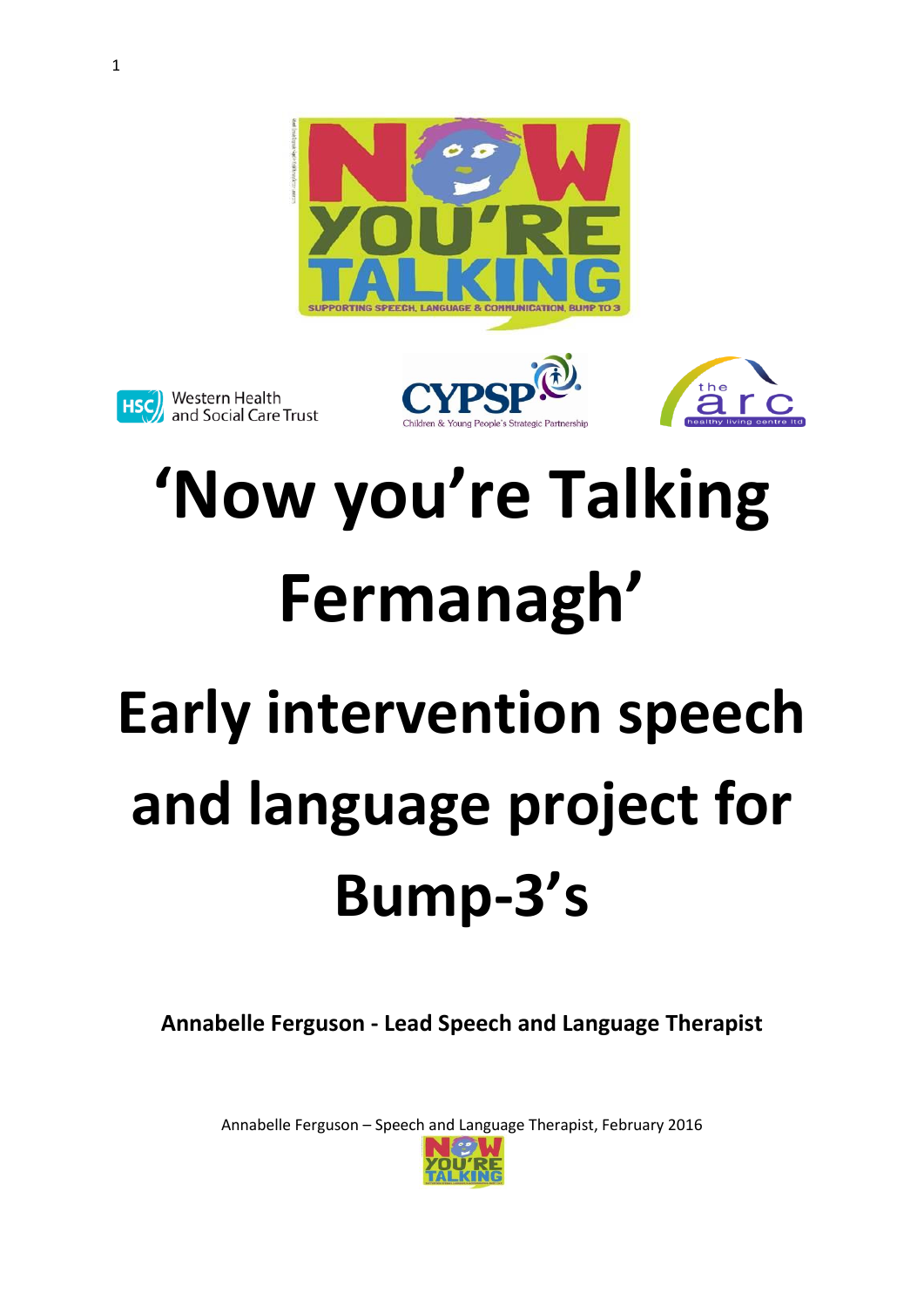## **Executive Summary:**

The importance of speech, language and communication (SLC) skill development in the earliest years is well evidenced throughout the research. This unmet SLC need is having a huge impact on our children's educational attainment, mental health, leading into crime levels and employability levels, with 88% of unemployed men having a SLC need, all of which are costly to society. (Gross, 2011)

Since 2000, the development of Sure Start initiatives across the UK has often included speech and language support for the 0-3 population. While this has been an extremely positive development, there is a growing appetite for this type of communication support in communities not currently in a Sure start catchment area.

The project described by this report, called 'Now You're Talking Fermanagh' (NYTF), was a pilot which targeted three non-Surestart areas in Fermanagh: Lisnaskea, Erne and Portora wards in Enniskillen.

#### **Target population:**

 Parents and children under 3 years in non Surestart areas of Fermanagh and the Early years practitioners working with this young population.

#### **Rationale:**

The Western Area Outcomes Group approved funding to the NYTF project to be innovative and creative around ways of developing services for early language and communication intervention in areas of social deprivation. The ward areas selected were Lisnaskea, Erne and Portora wards in Enniskillen as they have ranked highest on scores for social deprivation in Fermanagh with limited or no early intervention projects, specifically, Sure start.

After a successful tender bid, the ARC Healthy Living centre was appointed as partner organisation. This involved provision of a support worker and the base from which the NYTF Project was located.

A steering group was established with representatives from Health visiting, Midwifery, Western outcomes group, ARC healthy living centre and Speech and Language Therapy. The steering group was committed to ensuring that the Infant Mental Health Strategy was developed and implemented using a partnership approach between a range of disciplines, key agencies and throughout the voluntary and community sectors.

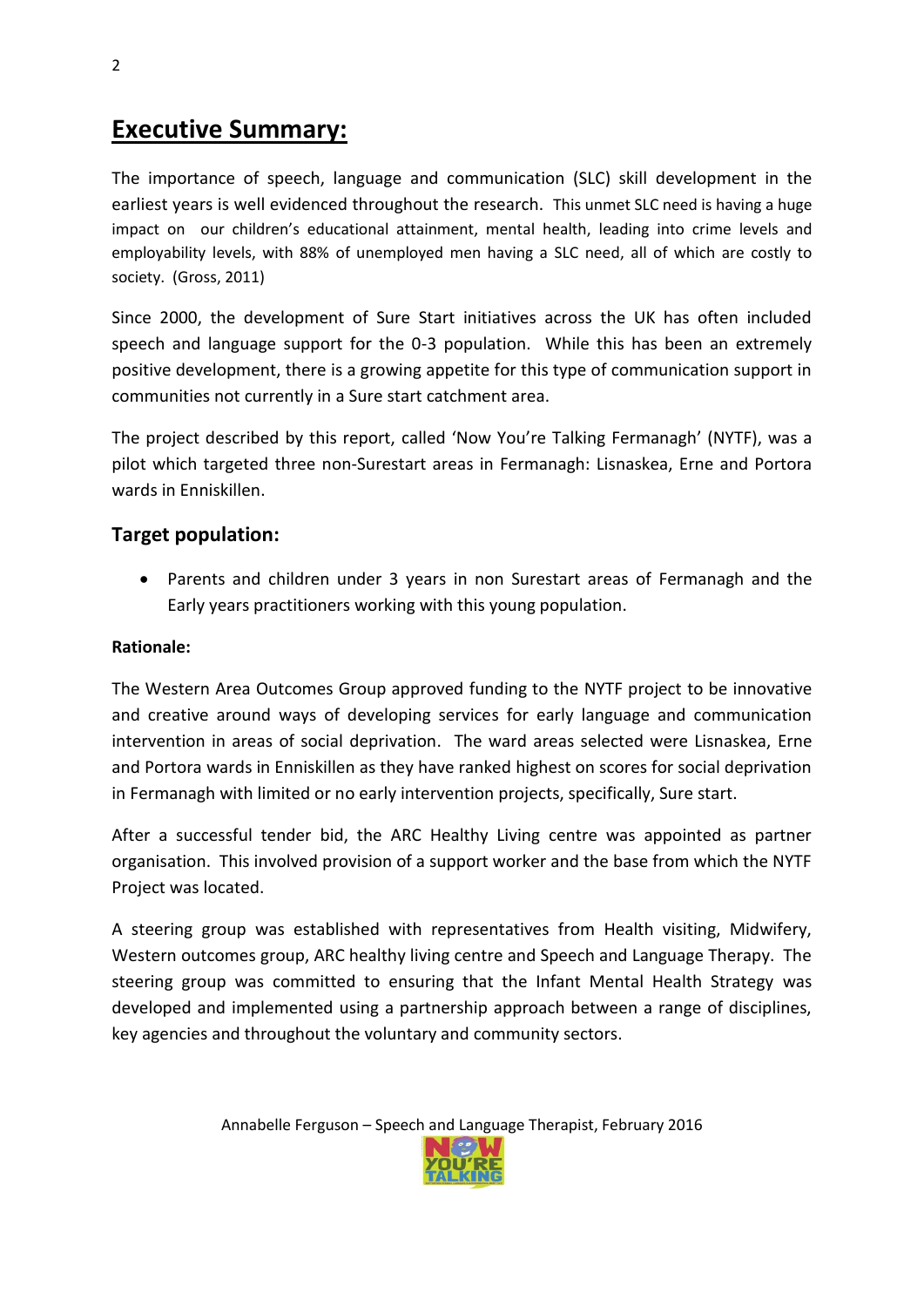#### **Key Aims of the model:**

The NYTF pilot set about tackling the high incidence of SLCN in our ward areas by targeting the younger 0-3 age group. The primary aims for the project were:

- 1. To establish the level of communication need in the bump-3 population in the three ward areas.
- 2. To promote the importance of SLC development in the bump-to-three period of a child's growth through engaging with parents and early years practitioners in the community.
- 3. To develop the capacity of those working with 0-3 population to best support SLC development by providing 'Consistent Key Communication Messages'.
- 4. To provide easy access to specialist SLC knowledge within the community at the prereferral/signposting stage.

#### **Main Findings:**

- a) Baseline screening found 54% of children, from our project areas, presented with mild to significant language difficulties on starting preschool. This is in keeping with the national average of 55% in areas of deprivation (RCSLT, 2011).
- b) Practitioner questionnaires found 64% of those working with 0-3's had received no specific speech, language and communication training.
- c) Focus groups and individual interviews with service users and key stakeholders identified gaps in existing services provided locally. These findings informed the design of intervention services offered by the project. For example, parents highlighted the need for a consultation service with an SLT at the pre referral stage for early identification of SLC needs, advice and early intervention. This resulted in the 'Talk Link' service being developed.
- d) Parent questionnaires identified significant gaps in parental awareness and knowledge of 'Key Communication Messages'. For example, only 54% of parents felt it was important to introduce sharing books and songs and rhymes with babies from birth. This type of information was used when developing parent training workshops.

#### **Main Outcomes and conclusions:**

There has been key learning from the project even at this early stage. NYTF is highly transferable to other areas and communities as the model used here can be easily replicated in other areas where there are limited early intervention services. Also, this

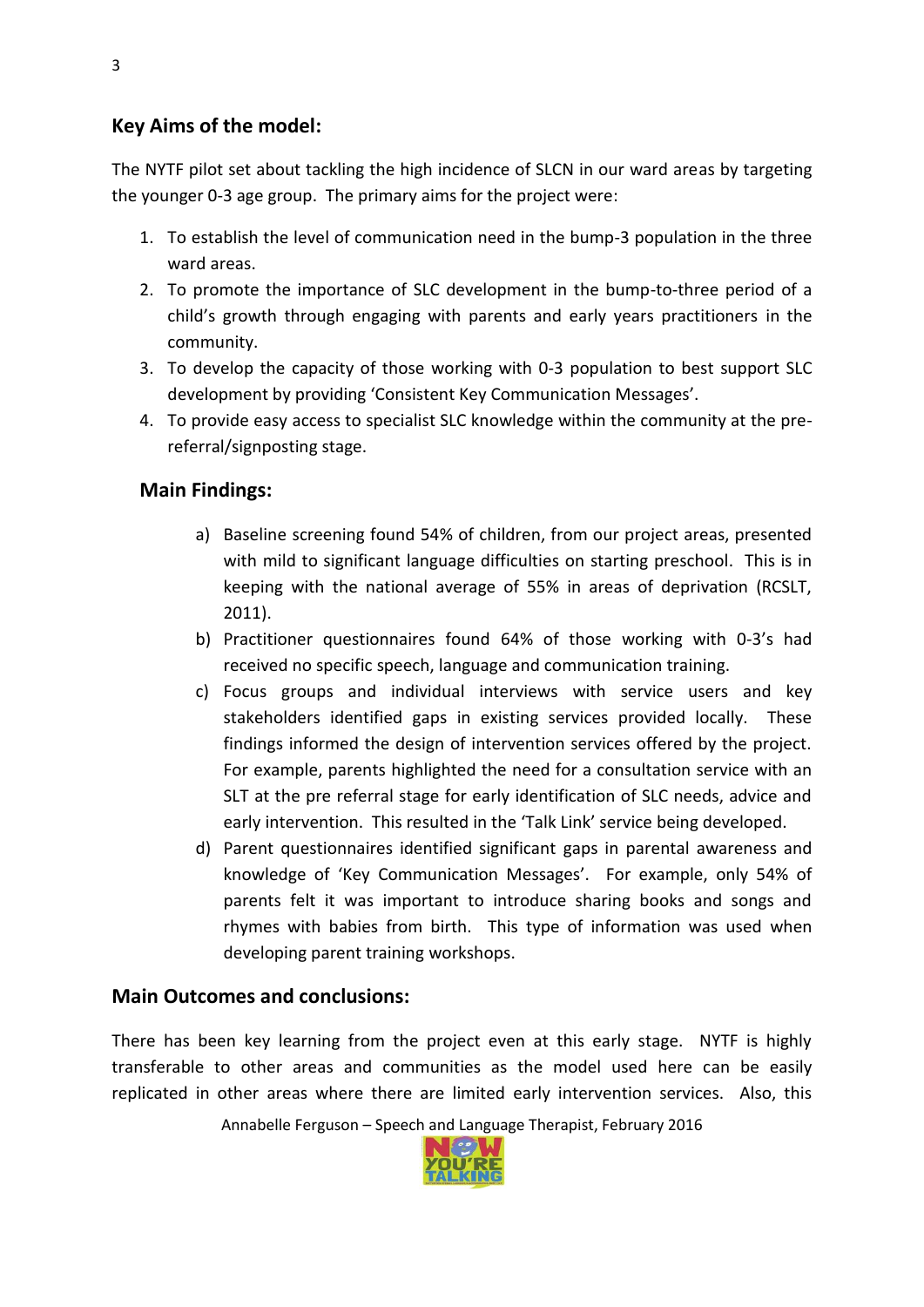project demonstrates how partners across a range of disciplines throughout the statutory, voluntary and community sectors can work effectively and collaboratively towards a shared Infant mental health vision. It recognises that to deliver on a holistic model of support for support of infant mental health involves an awareness of the range of services and disciplines that each have a vital role to play in delivering on this agenda.

- It is hoped that this pilot identified an increased awareness and enthusiasm for early intervention speech and language services for families in areas where there is no intervention of this specific type.
- Insight and knowledge gained from engaging closely with parents and key stakeholders within our project communities was used to design and develop project initiatives. A range of programmes/services for families were designed to support communication development at critical stages of language growth.
- The need for speech, language and communication services in these areas are well evidenced from the projects performance indicators. For example, the number of community organisations who became involved with our project and the number of parents who attended our programmes in the short time we were operating.
- A quality assured training framework has been delivered to service providers working with 0-3's using both formal and informal training packages therefore providing a legacy of up skilled practitioners in the workforce.
- Due to the outstanding success and contribution of the NYTF project to improving services and empowering communities, the NYTF project was a finalist at the Advancing Healthcare awards 2016 for Allied Health professionals.

This document is a brief executive summary of the background, main aims, findings and outcomes of the 'Now you're Talking Fermanagh' project. Following is a full and detailed report providing in depth insight into the project in terms of the processes used, the data collected and subsequent findings.



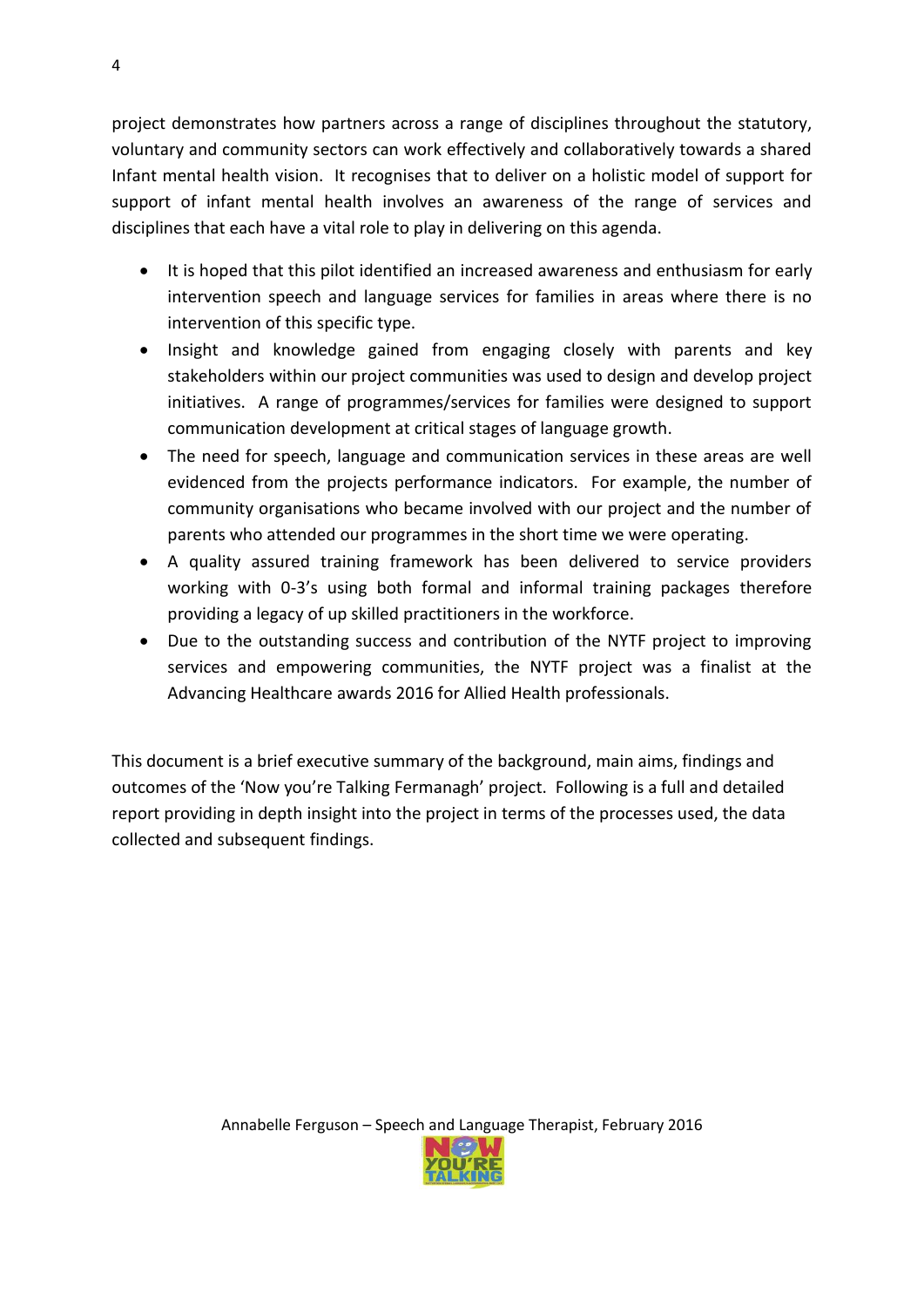#### **Contents:**

|                                                          |                                    |  | <b>Page Number</b> |
|----------------------------------------------------------|------------------------------------|--|--------------------|
| <b>Executive Summary:</b>                                |                                    |  | $Pg2 - 4$          |
| <b>Introduction and Project Rationale:</b>               |                                    |  | Pg 6 - 7           |
| <b>Project Description - Phase 1:</b>                    |                                    |  | Pg 8               |
| <b>Results and Findings from Phase 1:</b>                |                                    |  |                    |
|                                                          | <b>Baseline Screening</b>          |  | Pg 9               |
|                                                          | <b>Parent Questionnaires</b>       |  | <b>Pg 10</b>       |
|                                                          | <b>Practitioner Questionnaires</b> |  | Pg 11 - 12         |
| <b>Project Description - Phase 2:</b>                    |                                    |  |                    |
|                                                          | Providing Programmes and Training  |  | <b>Pg 13</b>       |
| <b>Outcomes and Performance Indicators from phase 2:</b> |                                    |  | Pg 14 - 16         |
| <b>Conclusions and Recommendations:</b>                  |                                    |  | Pg 16 - 17         |
| <b>References:</b>                                       |                                    |  | <b>Pg 18</b>       |
| Appendix 1: Pre Project Parent Questionnaire data        |                                    |  | Pg 19 - 23         |
| <b>Appendix 2: Practitioner Questionnaire data</b>       |                                    |  | Pg 24 - 27         |
| <b>Appendix 3: List of Organisations Involved</b>        |                                    |  | <b>Pg 28</b>       |
| Appendix 4: Post Project Parent Questionnaire data       |                                    |  | Pg 29 - 33         |

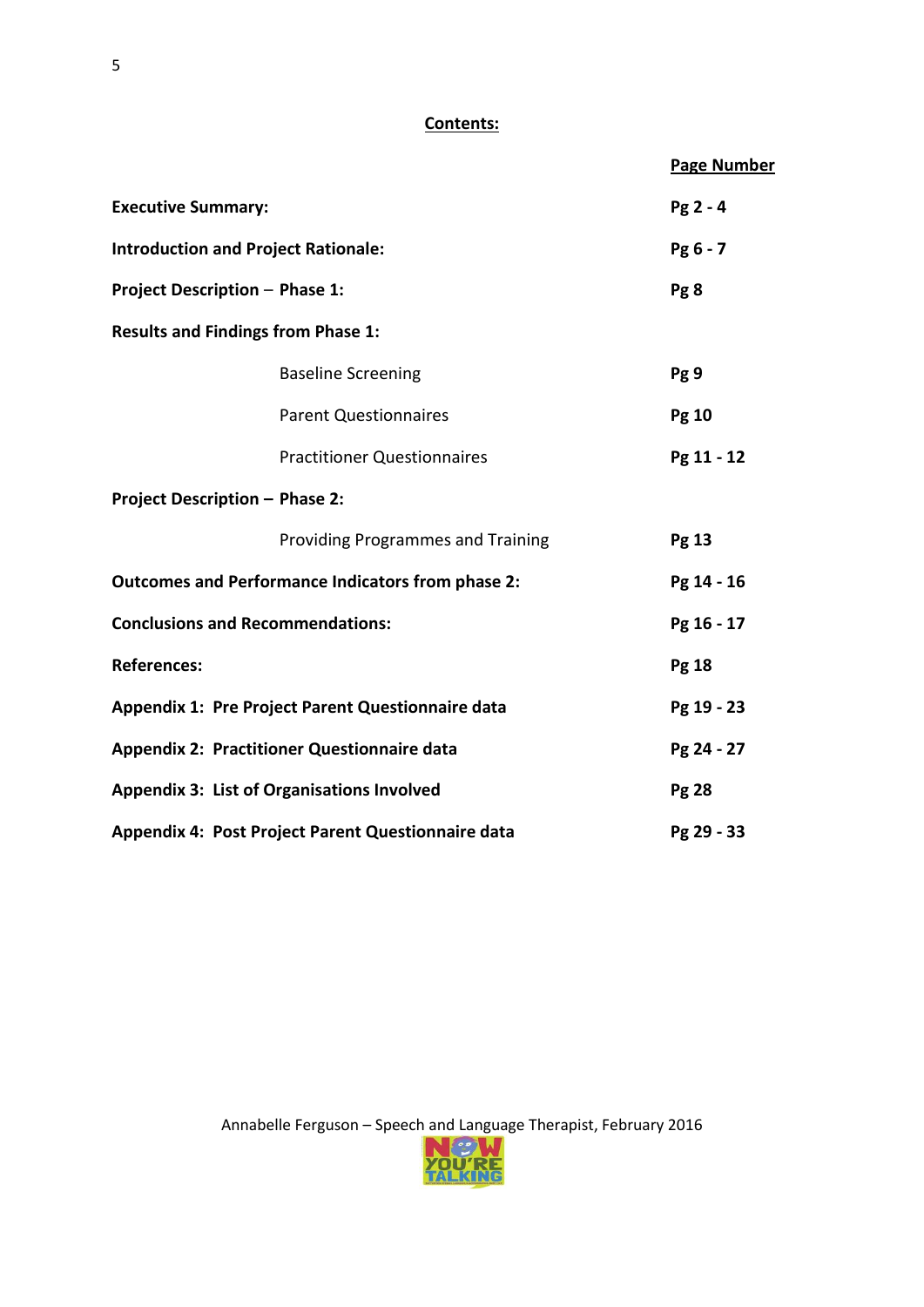# **Introduction and project rationale:**

The 'Now You're Talking' regional conference held in October 2013 highlighted the fact that early communication skills are clearly important in themselves but also because they are linked to later performance. In other words, declining communication skills of the preschool population is having a long term impact on all areas of development. As a developmental thread running through children's earliest years, 0-3 years is a key time for language promotion and early intervention.

Jean Gross, Communication Champion (2011) outlines some of the evidence base around the long term impact of an unmet speech, language and communication need:

|                                                |             |                                              |                | <b>Mental health</b>                 |
|------------------------------------------------|-------------|----------------------------------------------|----------------|--------------------------------------|
| <b>Educational achievement</b>                 |             | <b>Behaviour/vulnerability</b>               |                |                                      |
| Vocabulary at 5 a                              |             |                                              |                | 40%                                  |
| powerful predictor                             |             | 2/3 of 7-14 year olds with                   |                | refer                                |
| of GCSE                                        |             | serious behaviour                            |                | servi                                |
| achievement                                    |             | problems have language                       |                | impa                                 |
|                                                |             | impairment                                   |                | been                                 |
| jobcentreplus<br>Employability<br>The<br>early | exa<br> ple | <b>Criminality</b><br>65% of young people in | hefi <b>l</b>  | Disadvantage<br>Children<br>families |
| 47% of employers say they can't                | avera       | young offender                               | <b>ucation</b> |                                      |
| get recruits with the                          | year        | institutions have                            | hes the        | income                               |
| communication skills they need                 | le for      | communication                                | nment,         | sixteen                              |
|                                                | bbuse       | difficulties                                 |                | at schoo                             |

In response to this evidence, the Western Area Outcomes Group decided to fund a pilot project to further explore language and communication development at a local level.

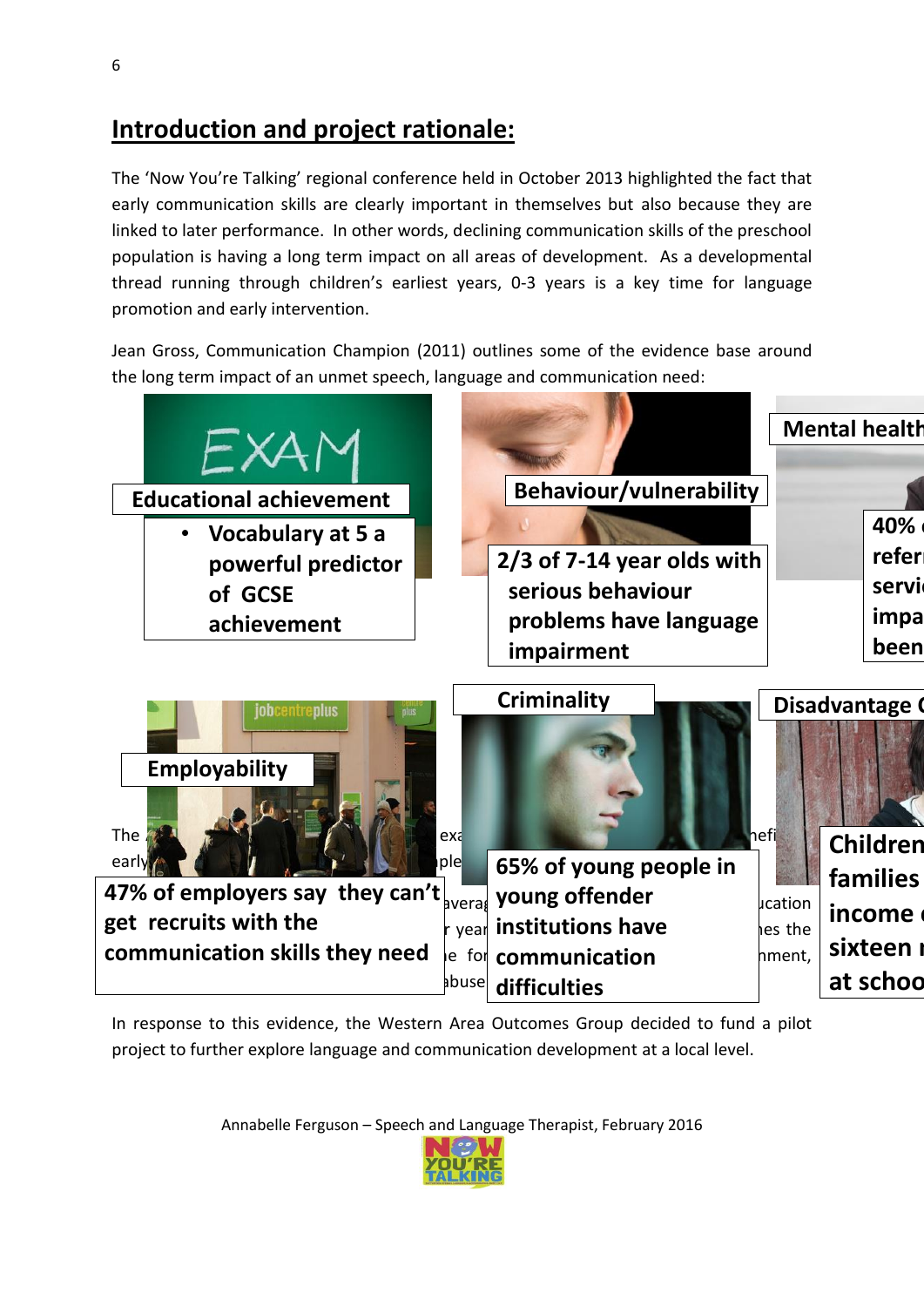#### **Budget:**

| Project Speech and Language Therapist Band 7 (0.5 wte) | £25,000  |
|--------------------------------------------------------|----------|
| Project Support Worker (0.5 wte)                       | £16,000  |
| Resource costs                                         | £9,000   |
| Management costs                                       | In kind  |
| Total cost                                             | £50,000  |
|                                                        | per year |

The NYTF Pilot project was funded initially for 12 months and extended for a further 6 months by the Western Outcomes Group. The funding was granted for a band 7 Speech and Language Therapist (0.5 wte) and a Support worker (0.5 wte). Tender for the SLSW role was won by the ARC Healthy Living Centre, Irvinestown, and the SLT and SLSW were appointed and took up post on 1/9/14.

The ward areas selected for the project to target were Lisnaskea and the Erne and Portora wards of Enniskillen as they ranked highest on scores for social deprivation sitting outside a Surestart catchment area in the 2011 census.

A steering group was established with representatives from Health visiting, Midwifery, Western outcomes group, ARC healthy living centre and Speech and Language Therapy.

Now You're Talking Fermanagh is leading the way at investigating how we meet the needs of children in a catchment area where there are limited or no universal early intervention services for speech and language development. National figures released by RCSLT in 2011 indicated that up to 55% of children in deprived areas enter preschool having a speech, language and communication need (SLCN).

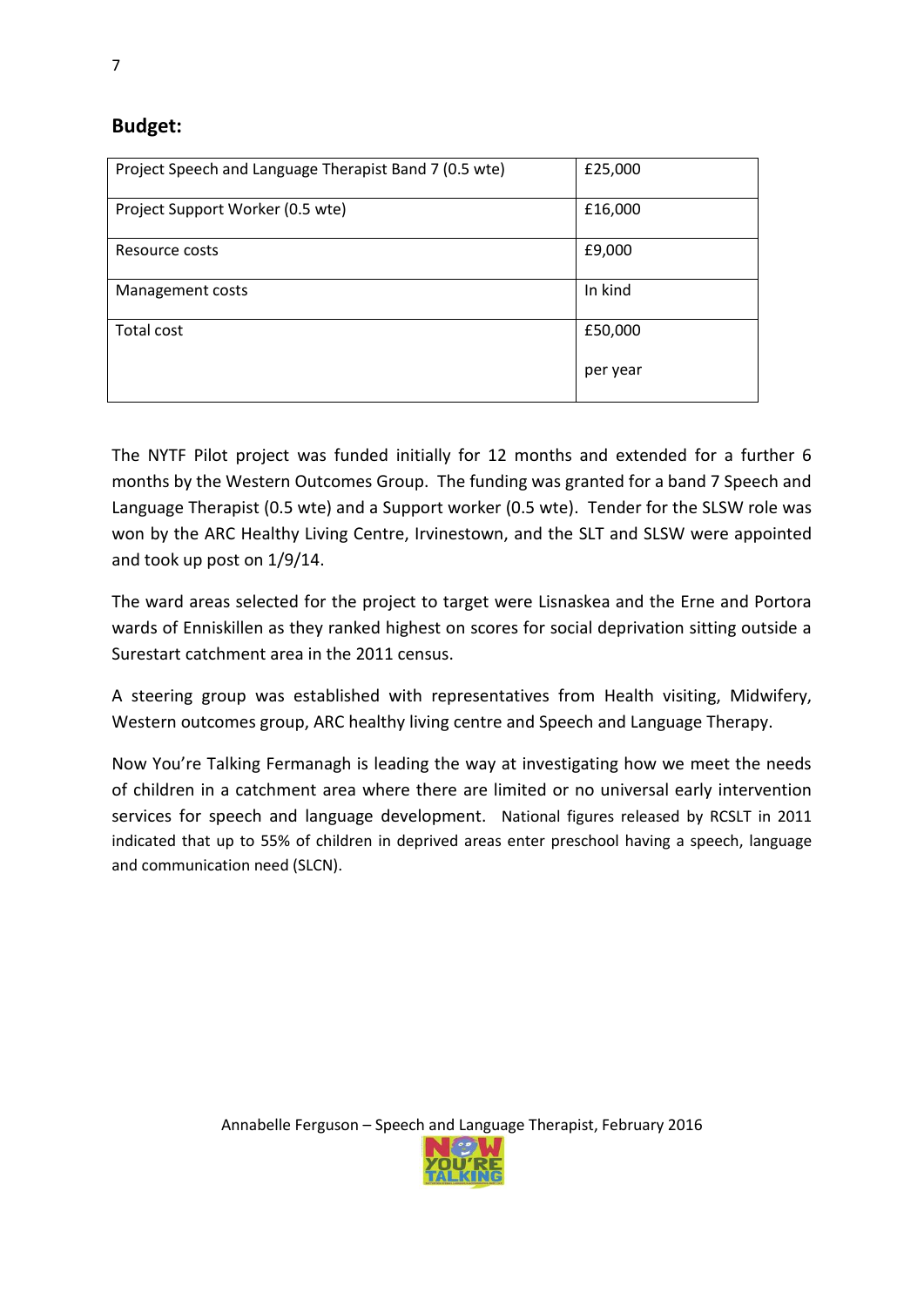#### **Project Description:**

#### **Phase 1: Gathering the baseline**

#### **Time frame: September 14 – January 15**

The steering group were keen that service users and key stakeholders influenced the design and key aims of the project. Baseline information was gathered in the local area.

- Scoping Establishing existing services already available for the target population in our areas.
- Networking Developing key links within the community, voluntary and statutory sectors in our areas.
- Screening a sample of 107 Preschool children were screened from our 3 ward areas to gain insight into language levels of children at preschool entry where there has been little or no access to early intervention and prevention speech and language services.
- 79 parent questionnaires were completed across the three ward areas to gain insight into parental knowledge base and awareness of language and communication development.
- 50 practitioner questionnaires were completed with a range of people from all sectors working with children aged 0-3 in our ward areas including:
- 1. Day care practitioners
- 2. Parent and Toddler Providers
- 3. Playgroup and Nursery leaders and assistants
- 4. Action for children practitioners
- 5. Home start volunteers.

Insight and knowledge gained from phase 1 questionnaires and focus groups was used to shape the services delivered by the project. Programmes were devised for different stages within the 0-3 time frame. These programmes all had a clear focus on language and communication development as well as the aim of building the capacity of parents at crucial stages.

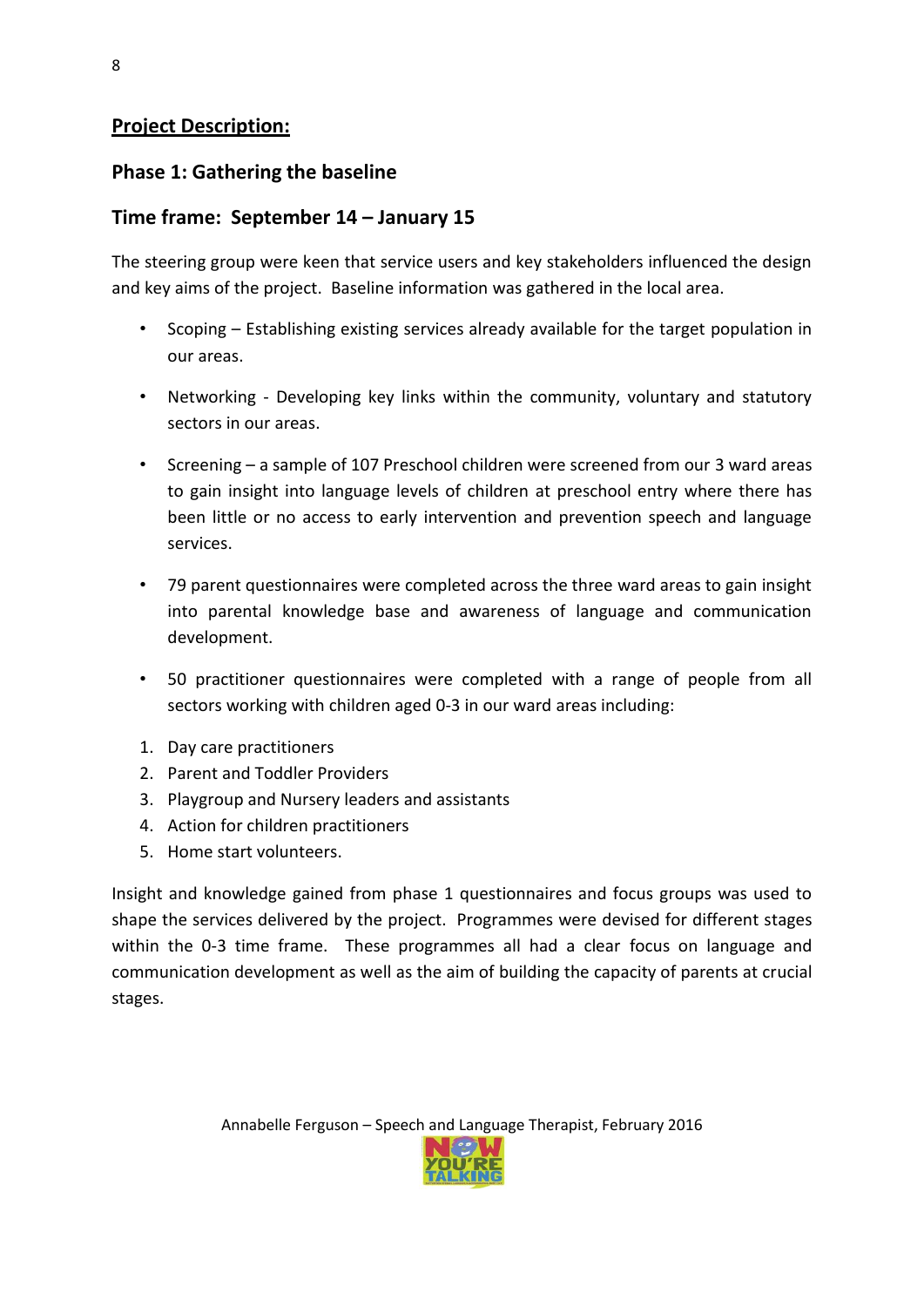#### **Results and Findings:**

#### **WellComm: A Speech and Language Toolkit for the Early Years**

Baseline screening of 107 children from our 3 ward areas was completed using the WellComm Toolkit. When children complete the WellComm screen they are assigned a code; red, amber or green. The WellComm codes refer to:

Red - Language skills are significantly delayed

Amber – Language skills are mildly delayed

Green – Language skills are age appropriate

The WellComm toolkit does not provide a full assessment of a child's communication ability but a general idea of how their language is developing as would be expected for their age.

Methodology:

- Preschools were selected for the baseline screening on the criteria that they were physically located in our project areas.
- Blind screening All children in each preschool was screened and then children from our wards were identified using their home address.

| Venue            | Total    | Number  | No of        | No of        | No with      | No of          | % of         |
|------------------|----------|---------|--------------|--------------|--------------|----------------|--------------|
|                  | number   | from    | <b>SEN</b>   | EAL          | Speech       | A/R            | Red/Amber    |
|                  | of       | project | From         | from         | sound        |                | from project |
|                  | children | areas   | area         | area         | Disorder     |                | areas        |
| Montessori       | 30       | 12      | 2            | 1            |              | 3              | 37.5%        |
| Little Castle    | 19       | 18      | $\mathsf{O}$ | 1            |              | 8              | 50%          |
| <b>St Ronans</b> | 23       | 23      | $\mathsf{O}$ | $\mathbf 0$  | $\mathsf{o}$ | 14             | 61%          |
| Am               |          |         |              |              |              |                |              |
| St Ronan's       | 24       | 22      | $\mathbf{1}$ | $\mathbf{1}$ | $\mathbf{1}$ | 12             | 63%          |
| Pm               |          |         |              |              |              |                |              |
| Enniskillen      | 26       | 9       | $\mathbf 0$  | $\mathbf 0$  | $\mathbf{1}$ | $\overline{4}$ | 50%          |
| Nursery Am1      |          |         |              |              |              |                |              |
| Am2              | 26       | 12      | 0            | 3            | 1            | 4              | 50%          |
| Pm               | 25       | 11      | $\mathsf{O}$ | 7            | 1            | $\overline{c}$ | 67%          |
|                  |          |         |              |              |              |                | Average: 54% |

\*SEN – Children with Special Educational Needs

\*EAL – Children who have English as an additional Language

Children who had SEN or EAL were **not** screened.

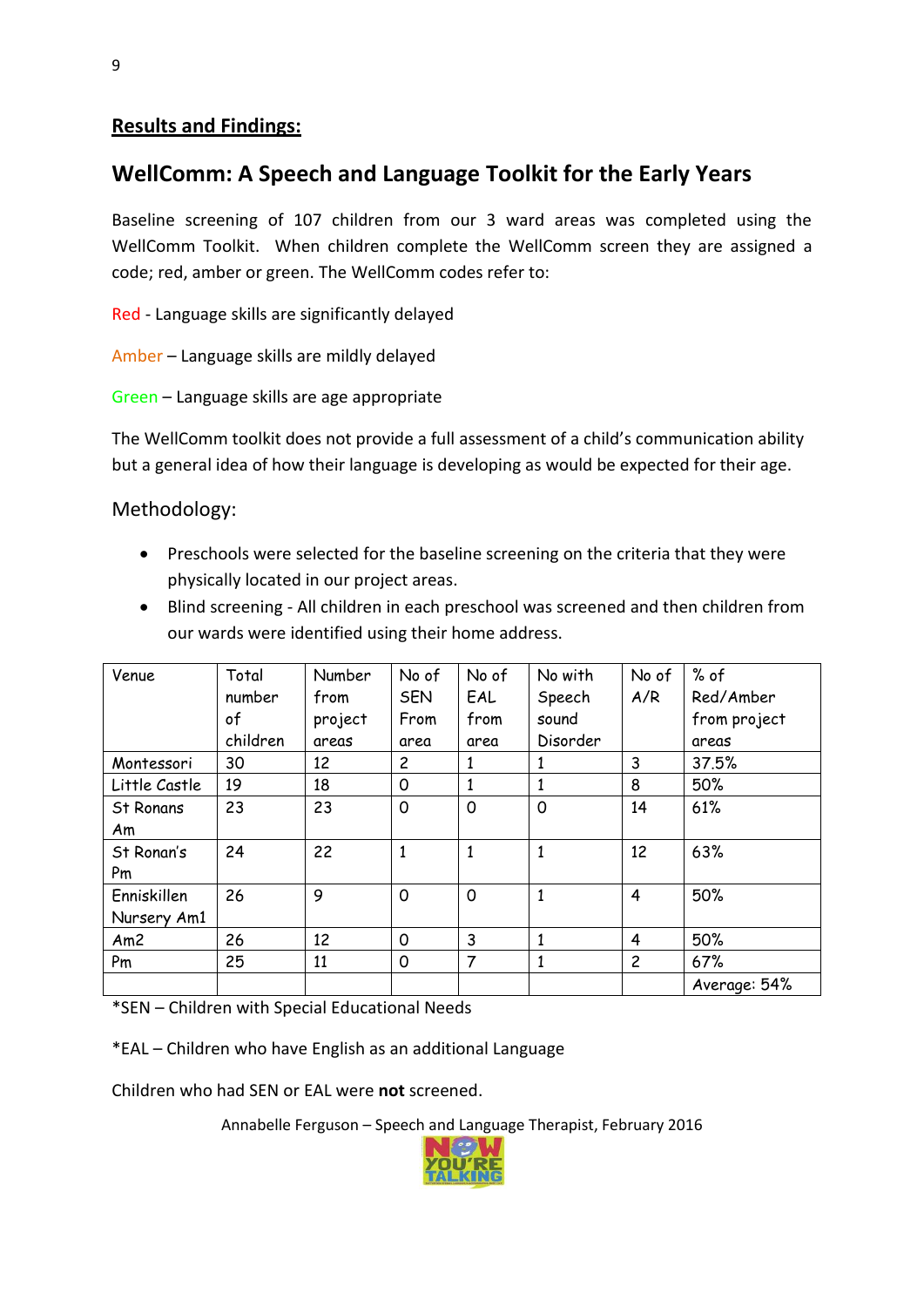- 54% of the 107 sample from our project ward areas presented with code of amber or red ranging from language skills which were mildly delayed to language skills which were significantly delayed.
- 6 children had a significant unidentified speech sound difficulty and were sign posted to WHSCT SLT immediately.
- Out of 107 screened, there were 20 immediate onward referrals recommended for WHSCT SLT intervention due to a language delay.

#### **Parent Questionnaire Findings at Phase 1:**

A parent questionnaire was designed and completed with parents from our project areas.

Sample size – 79

Aim: To ascertain parental knowledge and awareness of language and communication development and how to nurture this in our young children.

A breakdown of all questions and results can be found in **appendix 1**. Below is a summary of the general findings and recurring themes identified:

- 41% of parents who participated reported they were either 'not confident' or 'a little confident' with their knowledge of the ages and stages of speech and language development. E.g. when babies say their first words
- Only 44% of parents felt it was important to share songs/rhymes and books/stories with babies from birth. This means a staggering 56% of parents felt that these fundamental activities should be introduced after 3 months and a 27% felt these should be introduced at 6 months or above.
- A huge 72% of parents had no awareness of the link between dummy sucking and glue ear and then the impact this can have of speech and language development.
- 38% did not know recognise the negative impact that too much screen time can have on speech and language development in the early years.

10

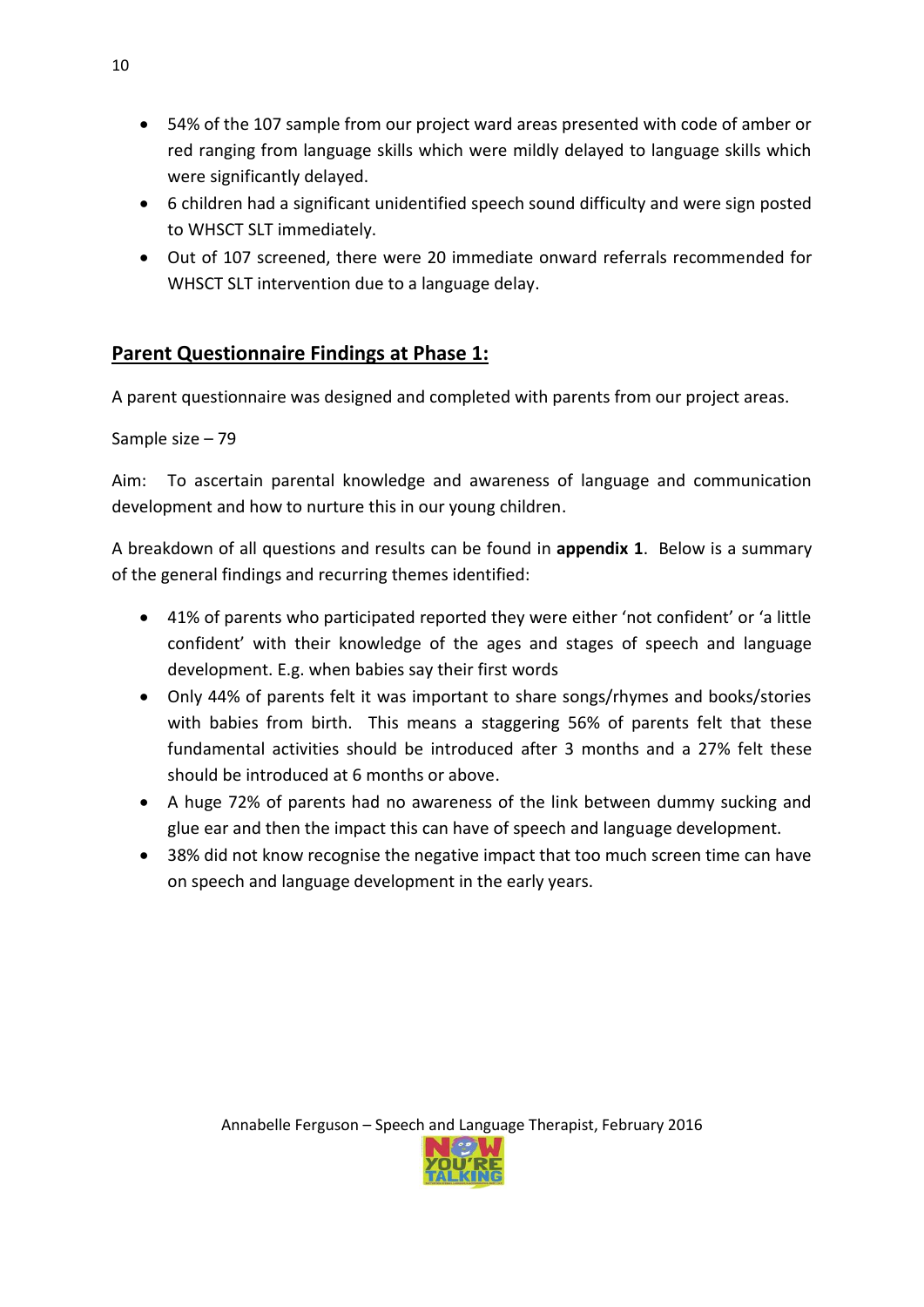Themes from further comments made by parents included:

- Some parents recognised the importance of early introduction of rhymes and books reporting their positive impact on attention, listening and vocabulary development.
- 'My child prefers the I-Pad...its more interactive and fun'
- Frustrated at the significant lack of opportunities in their area for their young children.
- Parents with children who have English as an additional language highlighted the need for more information on development from birth.
- Parents unsure of what kinds of activities to be doing with their young child at this early stage.

### **Practitioner Questionnaire results at Phase 1:**

A questionnaire was devised to be completed by practitioners who work with children from birth to 3.

Sample size: 50 (including Day care and child minding providers, Nursery/Playgroup leaders and assistants, home start volunteers and child development practitioners such as parent and toddler providers)

Aims:

- 1. To ascertain practitioner knowledge and awareness of language and communication development and how to nurture this in our young children.
- 2. To establish levels of training needs within the ward areas.

A full breakdown of all questions and results can be found in **appendix 2**. Below is a summary of the general findings and recurring themes identified:

- 52% of practitioners felt 'reasonably confident' with their knowledge of speech, language and communication. A further 36% rated themselves as 'not confident' or 'a little confident'.
- 64% of practitioners had received no formal training in the area of speech, language and communication development.
- Only 48% of practitioners felt 'confident' or 'extremely confident' at identifying children with speech, language and communication needs.
- Only 48% of practitioners reported feeling 'confident' that they could provide appropriate support to a child with communication difficulties in their setting.

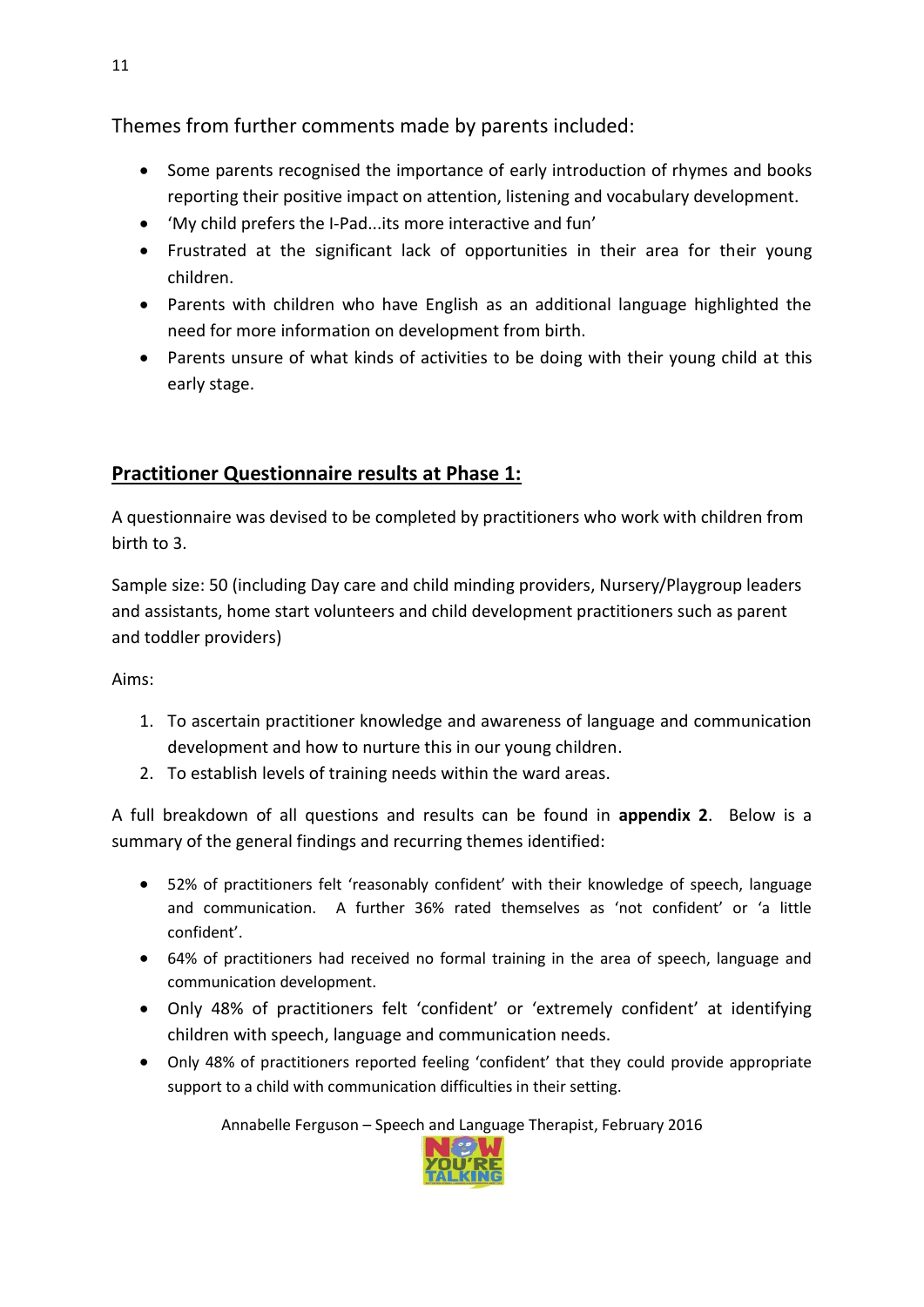Themes of further comments made by practitioners:

- Majority of practitioners reported that they felt the numbers of children presenting with communication difficulties in their setting have increased.
- Practitioners report the over use of screen time and technology and poor parent child interactions as the two main reasons for this increase in communication difficulties.

#### **Focus Groups and Face to face interviews at Phase 1:**

#### **Main themes:**

- Health visitors commented on the long waiting times for an initial appointment for community WHSCT SLT and the gaps in treatment for children who have been seen.
- A majority of practitioners referred to a lack of provision for children less than 2 years who are not meeting their communication milestones.
- Parents report the lack of opportunities in their areas for young children aged between 0-3.
- Parents reported that it would be really beneficial to have the opportunity to make pre-referral contact with a speech and language therapist to identify if there is a need for onward referral to core SLT. They also felt that advice and strategies to support language and communication development while they waiting for an initial appointment would be beneficial.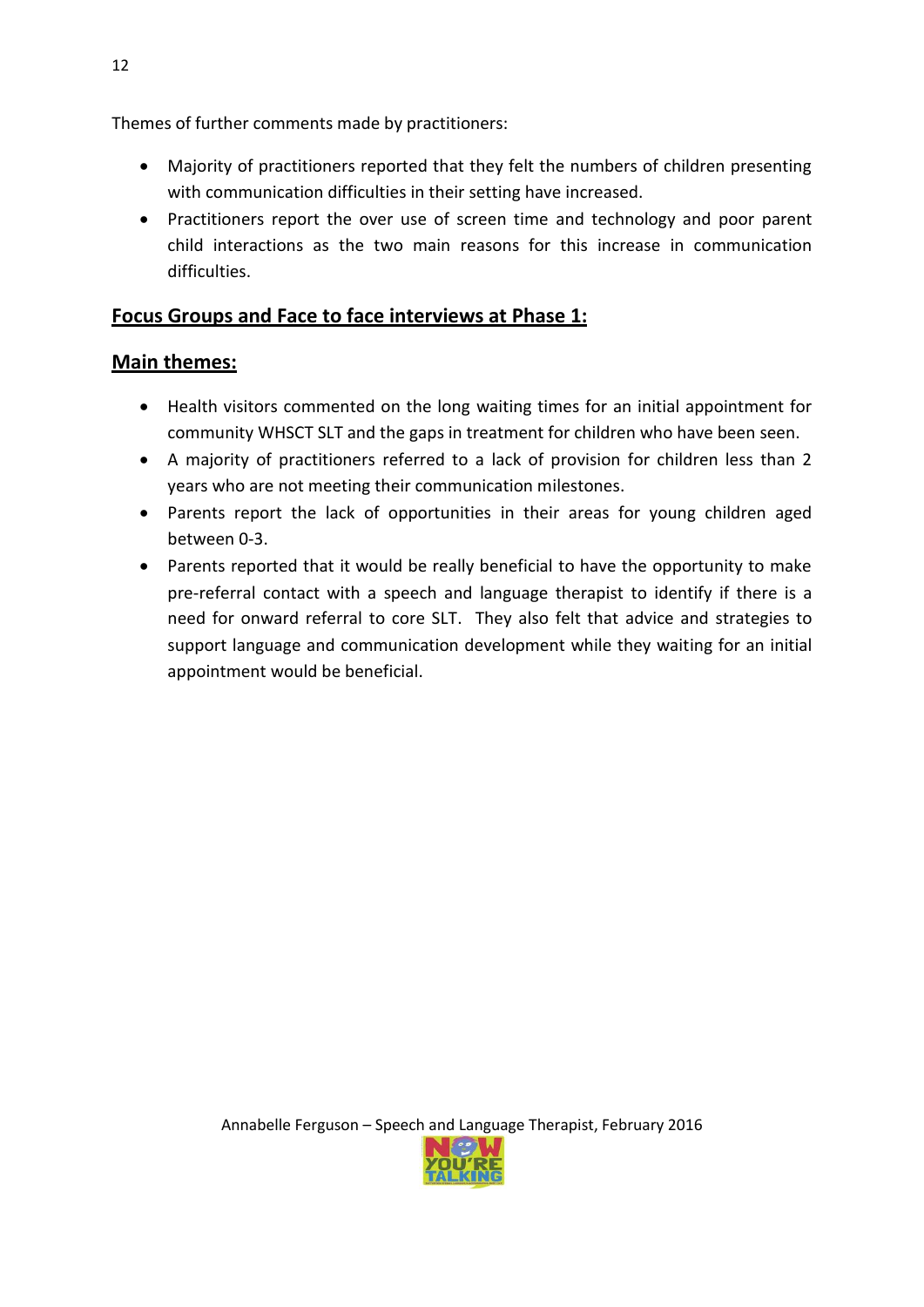#### **Phase 2: Providing programmes and training**

Following the completion of phase 1, the information gathered was used to design and develop project initiatives. A range of programmes were designed to support communication development at critical stages of language growth.

#### **Programmes offered included:**

- **Tickle Tummy Time** 4 week programme for parent/carers and their babies from 5– 10 months (pre-crawlers) to have fun singing and playing together. Tickle Tummy Time sessions last 45 minutes and support parents/carers to develop early communication skills with their babies and provide opportunities to share and socialise.
- **Rhyme and Chime -** 4 week programme for parents/carers and their children aged 0-3 years. These topical music and rhyme sessions last 45 minutes each and aim to promote rhythm, rhyme and communication skills in our young children.
- **Chatterbabes** 4 week programme for parents /carers and children aged between 18-30 months. Children are referred to Chatterbabes following Talk link and groups are matched according to level and type of SLC need. Through language activities and play, these 45 minute small group sessions give parents/carers strategies to help develop early language and communication skills.
- **Talk Link** one to one consultation in the home with SLT and parent/carer with their child to informally assess speech and language development and provide advice and recommend appropriate NYTF programmes. Onward signposting to other services is also offered through talk link.

The delivery of all programmes included the promotion of consistent early communication messages which were adapted to the appropriate age and stage of the child.

#### **Training Offered:**

- **Elklan** accredited Speech and Language course involving 14 teaching hours over 7 weeks aimed at parents and early year's practitioners, such as, Day care workers, child minders and volunteers.
- **Parent workshops** –45 minute parent information sessions providing key communication messages and advice on language and communication development delivered by SLT in local playgroups and nurseries.

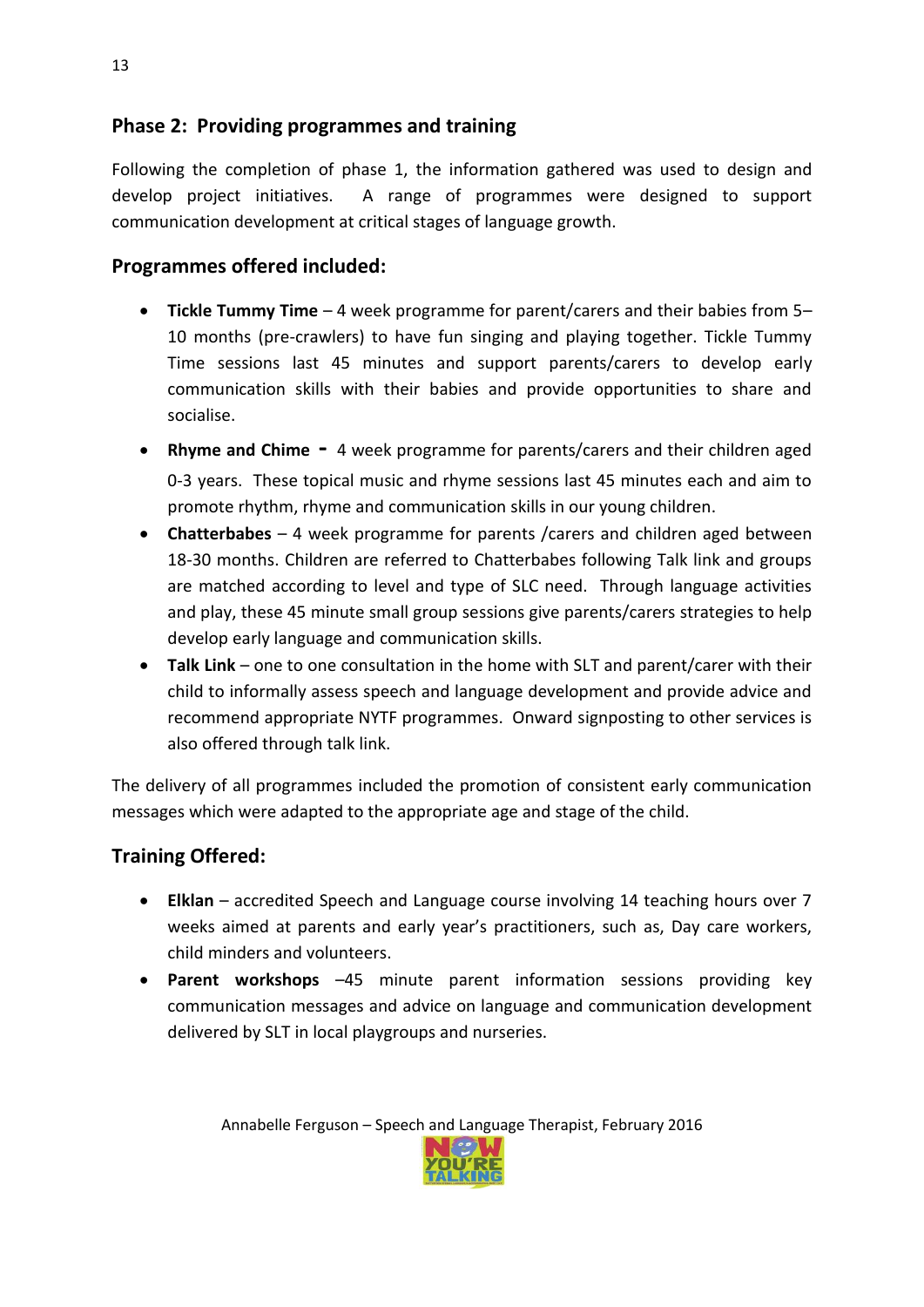**Bespoke training -** workshops aimed at up skilling early years practitioners e.g. advice on bilingualism, speech and language developmental norms and the link between play and language development in the early years.

A leaflet was devised and piloted with a group of service users to ensure its accessibility and used to promote our services in the community.

An expression of interest form was generated for parents and/or practitioners to complete in order to be contacted regarding NYTF programmes. To date, the majority of our referrals have come from health visitors and parents self referring.

#### **Outcomes/Performance Indicators:**

The following measurements demonstrate the achievement of the project aims in terms of making links with existing organisations in project wards, the uptake of families attending NYTF programmes and the number of parents and practitioners completing either formal or informal training.

#### **Time Frame: January 2015-January 2016**

Number of organisations involved with the NYTF project: (for list see

**appendix 3** )

| Community:         | 17 |
|--------------------|----|
| Private Day cares: | 4  |
| Education:         | 4  |
| Health:            | ζ  |

Uptake of Programmes:

Number of contacts made through individual programmes

| Programme         | Enniskillen Wards | Lisnaskea Ward | Total number of |
|-------------------|-------------------|----------------|-----------------|
|                   |                   |                | contacts made   |
| Rhyme and Chime   | 1,558             | 616            | 2,174           |
| Tickle Tummy Time | 98                | 112            | 210             |
| Chatterbabes      |                   |                |                 |

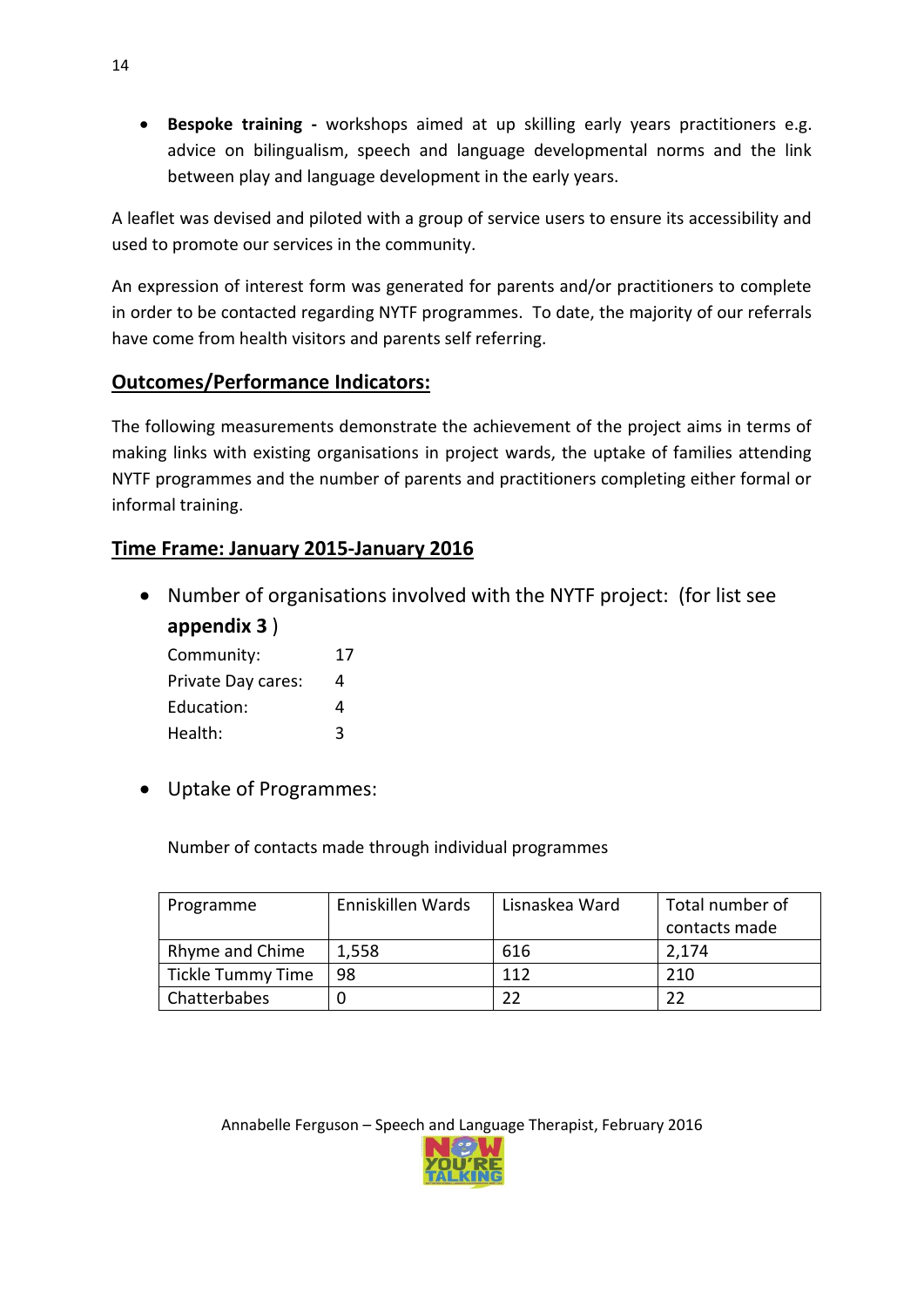Uptake of Formal Speech and Language Training:

Elklan Let's Talk with under 5s accredited course was delivered on two occasions due to high demand. An evening course was held to accommodate practitioners working during the day.

1<sup>st</sup> course ran from 26<sup>th</sup> May – 7<sup>th</sup> July 2015 (AM course)

2<sup>nd</sup> course ran from 12<sup>th</sup> October – 30<sup>th</sup> November 2015 (Evening Course)

| Childminders   Day |       | Home                  | Action | Sure  | Total | Accreditations |
|--------------------|-------|-----------------------|--------|-------|-------|----------------|
|                    | Care  | Start                 | for    | Start |       |                |
|                    | Staff | Volunteers   Children |        |       |       |                |
|                    |       |                       |        |       |       | ገ1             |

- Uptake of Informal/bespoke Language and Communication Training: 20 Action for children practitioners attended a 1 day Language and Communication workshop.
- Parent Training:

Number of parents who attended parent language and communication workshops:

| Enniskillen wards | Lisnaskea Ward | Total       |
|-------------------|----------------|-------------|
| 86 parents        | 28 parents     | 114 parents |

• Home Visits and Talk Links

Number of people parents/carers who received one to one consultation with SLT for specific advice:

| I Number of Talk Link<br>referrals | Talk Link Home Visit | Talk Link at venue project<br>team are visiting |
|------------------------------------|----------------------|-------------------------------------------------|
| 51                                 | 33                   | ר ו                                             |

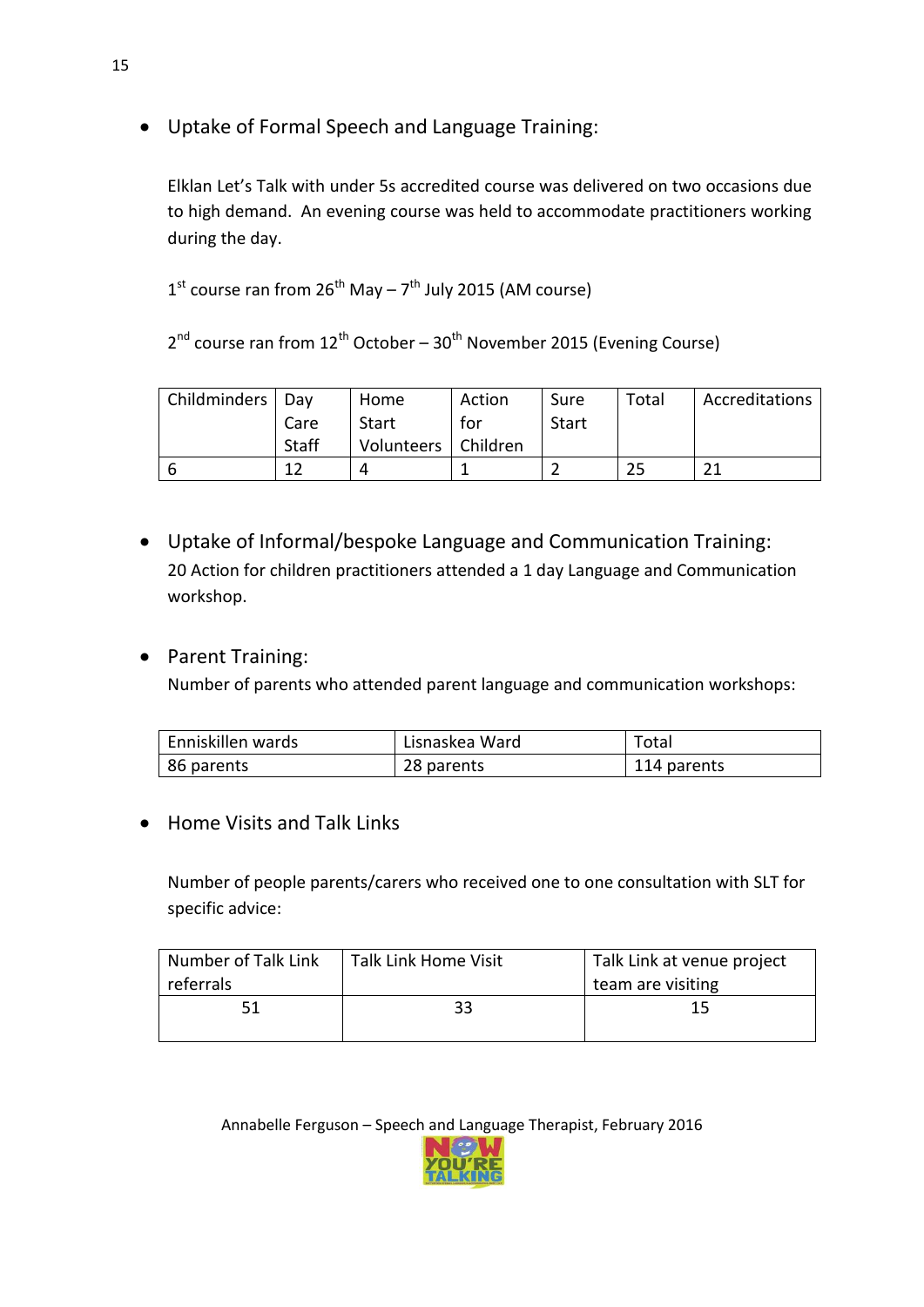#### **Post project parent questionnaires**:

Following the completion of funding for the project, the steering group felt it would be important to try to capture if parental knowledge and awareness of early communication milestones and messages had occurred. The same parent questionnaire from phase 1 was used with a sample of 30 parents from our 3 ward areas to examine if any change had occurred. For further break down of questions and findings see **Appendix 4**.

Some interesting findings:

|                                                                                             | Questionnaire<br>Pre<br>Project<br><b>Nov 14</b>  | Post Project Questionnaire<br>Feb 15              |
|---------------------------------------------------------------------------------------------|---------------------------------------------------|---------------------------------------------------|
| Knowledge<br>_of<br>and<br>ages<br>of<br>speech<br>and<br>stages<br>language development    | Reasonably<br>extremely<br>to<br>confident $-59%$ | Reasonably to<br>extremely<br>confident $-87%$    |
| Knowledge of risks of long<br>term dummy sucking                                            | extremely<br>Reasonably<br>to<br>confident $-62%$ | Reasonably<br>to<br>extremely<br>confident $-97%$ |
| οf<br>Parental<br>awareness<br>introducing<br>rhymes<br>and<br>books to children from birth | 44% said from birth                               | 77% said from birth                               |
| of<br>knowledge<br>Parental<br>impact of too much screen<br>time on S&L development         | 62% aware of impact                               | 87% aware of impact                               |

It is evident that in all questions, there has been an increase in knowledge, awareness and empowerment of parents. Parents are now reporting increased confidence levels and are demonstrating increased knowledge in areas such as introducing songs/rhymes and books with babies from birth.

#### **Conclusions and Recommendations:**

There have been positive outcomes for children, parents, community staff/ volunteers and Early Years practitioners.

There has also been key learning from the project at this early stage; for example, NYTF is highly transferrable to other settings as the model used can be easily replicated in other areas where there are limited early intervention services. The key ingredients are those of a clinical SLT lead and support worker ideally from the locality with a working knowledge of the area. This project is very people orientated and is based on engaging with communities at a local level and meeting the perceived needs of that community by offering additional services following baseline assessment. The project is very cost effective considering the

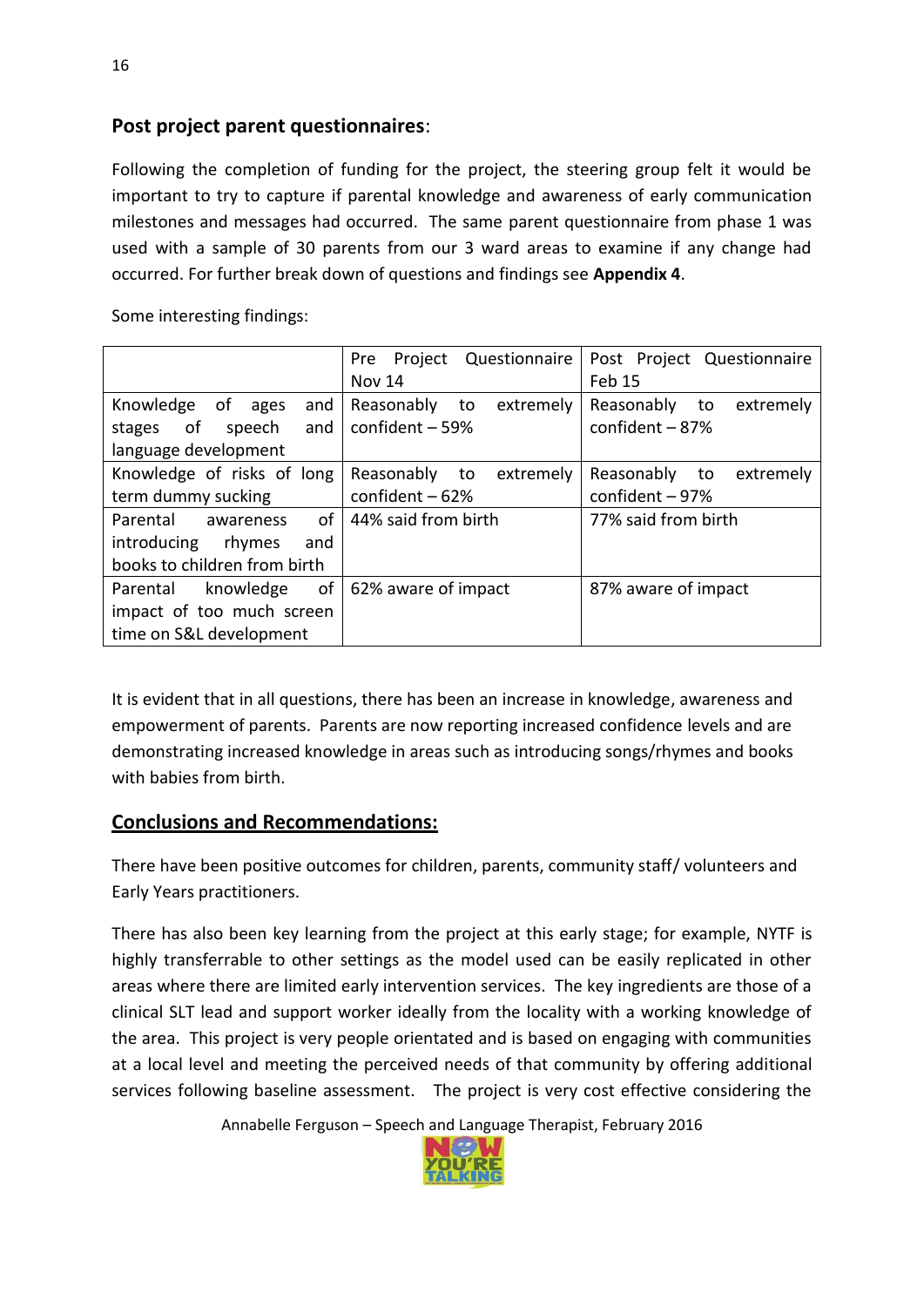prevention of inappropriate referrals to core SLT services and the training providing long term sustainability post project. Most notably parental involvement increased as a result of this community based approach which resulted in the breaking down of barriers with families who find accessing Core SLT Services a challenge.

#### **Looking forward:**

Organised SLT talk link sessions into community organised parent and toddlers to provide preventative information on early communication development could help keep vital messages embedded in these settings already established by the project. In addition, a wider range of SLT approved leaflets providing early key communication messages for parents in non Surestart areas would increase accessibility and consistency of this information.

The questionnaires demonstrated that practitioners' initial training did not cover speech, language and communication in sufficient detail and there were limited opportunities postqualification. More training opportunities for practitioners working with children aged 0-3 would alleviate this lack of confidence in the subject area.

The development of education workshops for antenatal and post natal parents to provide them with consistent and reliable early communication messages would be ideal for getting fundamental messages communicated from the 'grass roots'. This recourse could then be used to train other practitioners to deliver this directly to parents within their locality.

The NYTF project has demonstrated that by bringing Speech, Language and Communication issues to greater prominence within the community as a whole, we can build the capacity within a wider range of people who come into contact with our children.

17

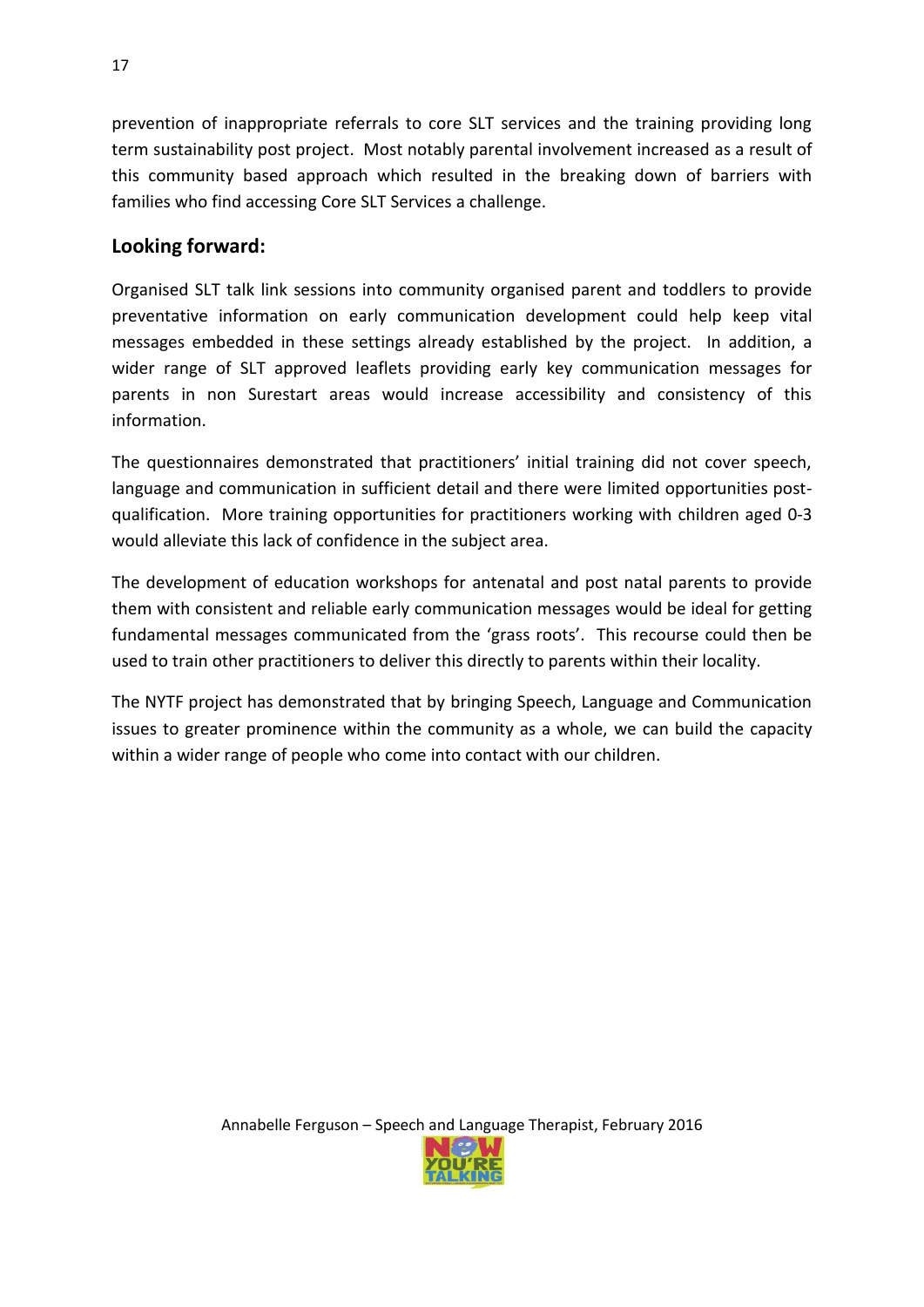#### **References:**

Two years On: Final report of the Communication Champion for Children: Jean Gross, Communication Champion, December (2011).

Population of 0-3 year olds and Deprivation Rank within Erne, Lisnaskea and Portora Wards: Source: 2011 Census and NIMDM, 2011, www.nisra.gov.uk

Community Quality 3: Royal College of Speech and Language Therapists, 2011.

Early Intervention: The Next Steps. An Independent Report to her Majesty's Government: Graham Allen MP, January (2011).

WellComm: A Speech and Language Toolkit for the Early Years, Sandwell Primary Care Trust (2010).

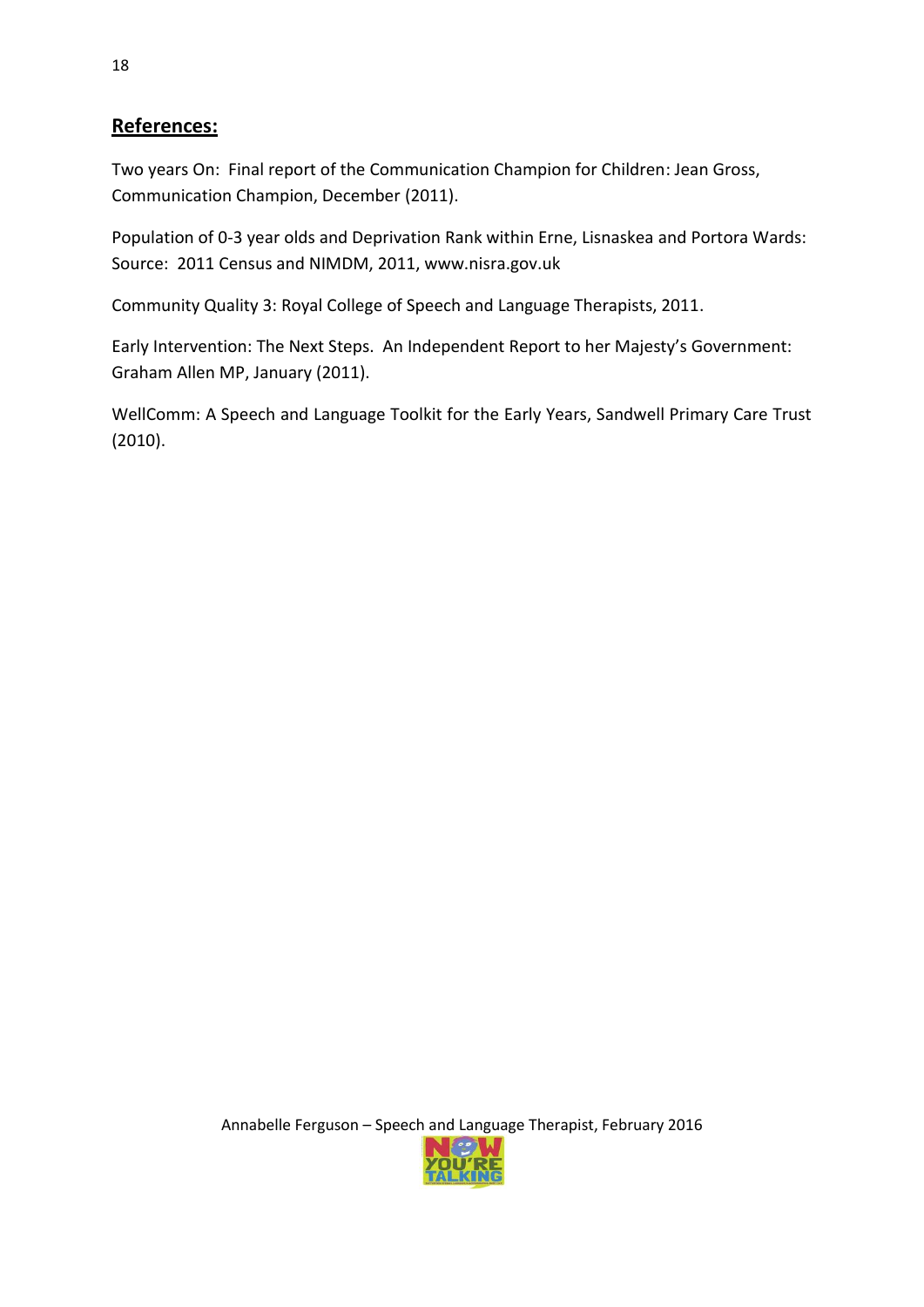#### **Appendix: 1 Pre Project Parental Questionnaires**

#### **Sample Size: 79**





Annabelle Ferguson – Speech and Language Therapist, February 2016

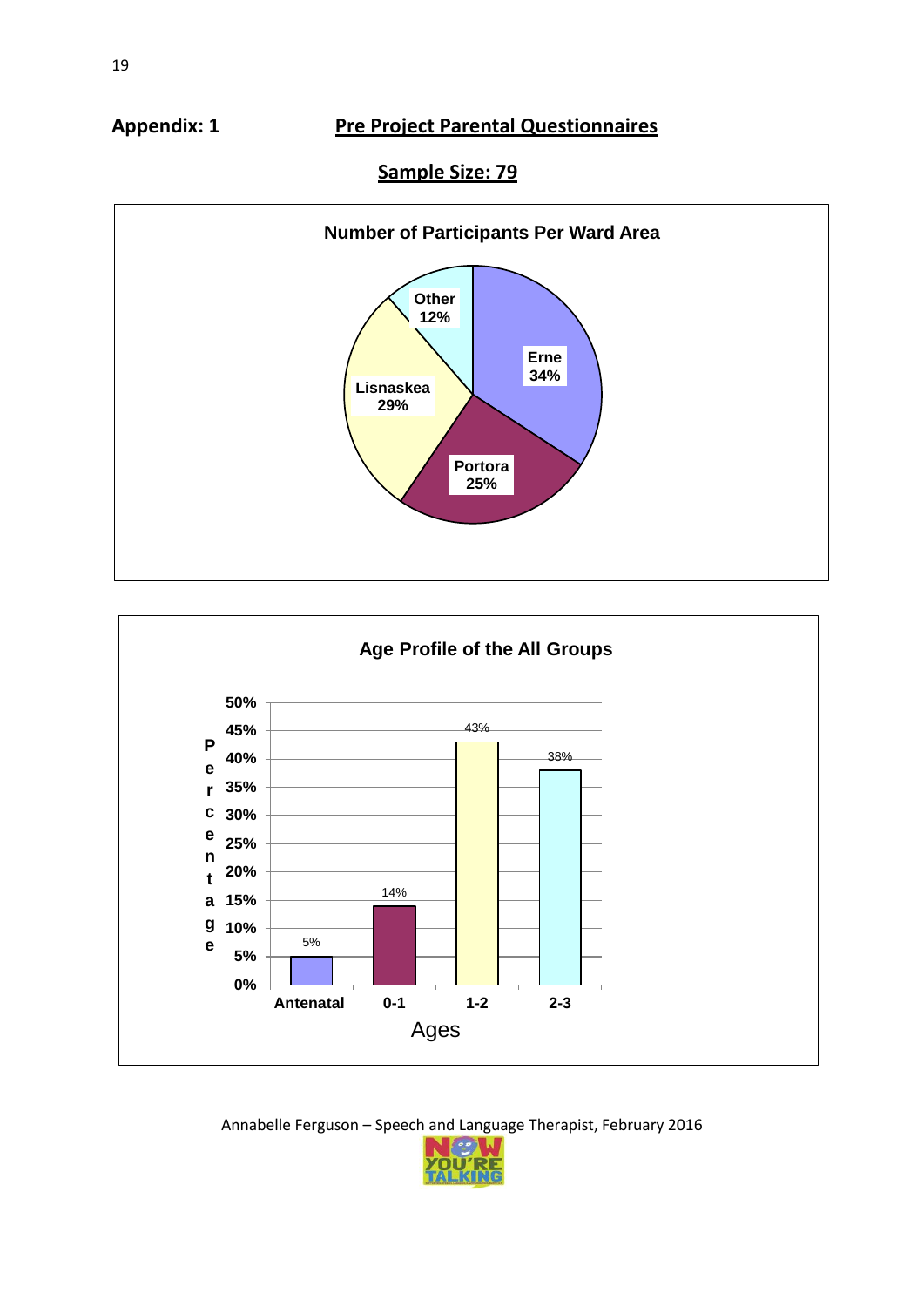

Annabelle Ferguson – Speech and Language Therapist, February 2016

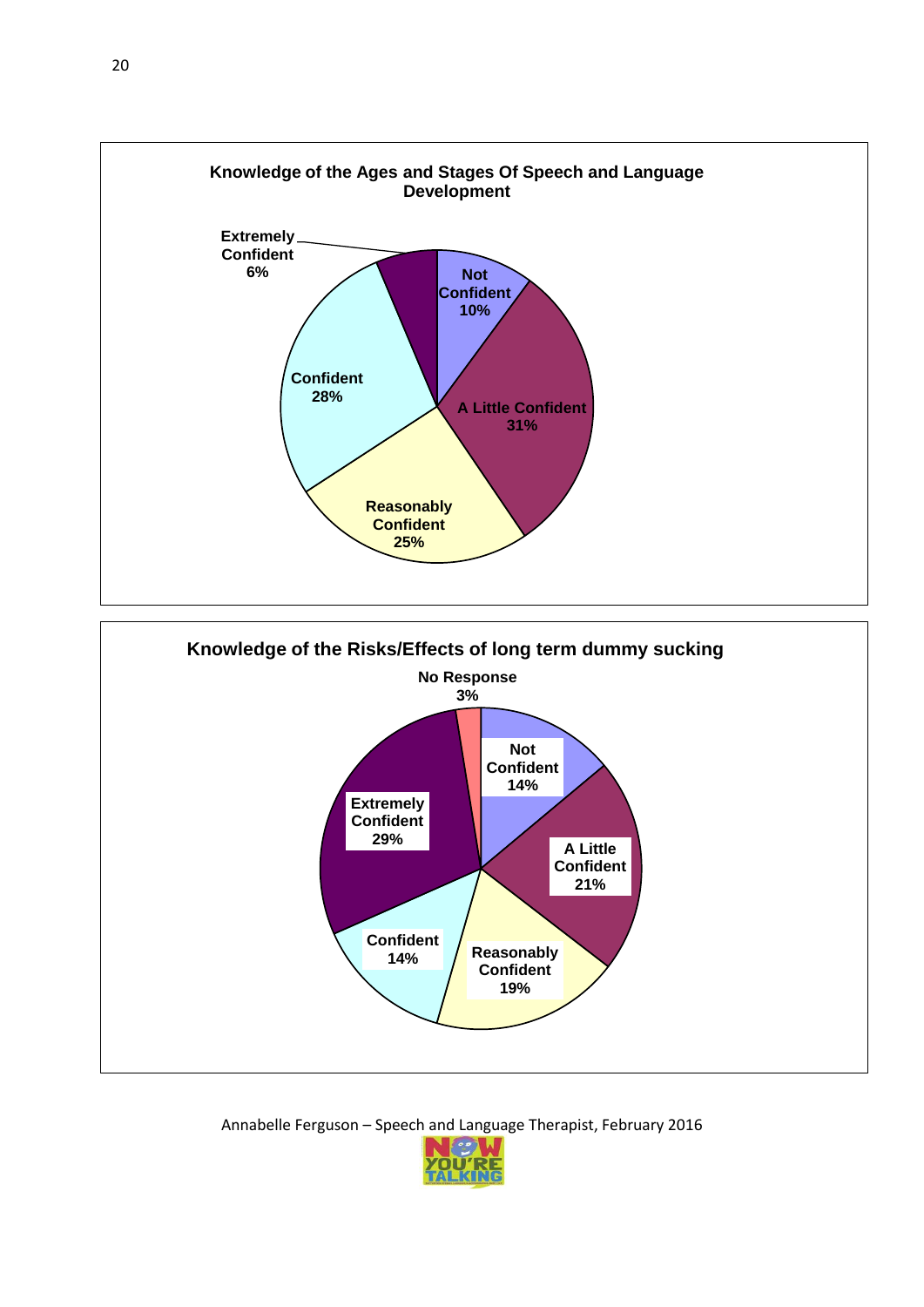



Annabelle Ferguson – Speech and Language Therapist, February 2016

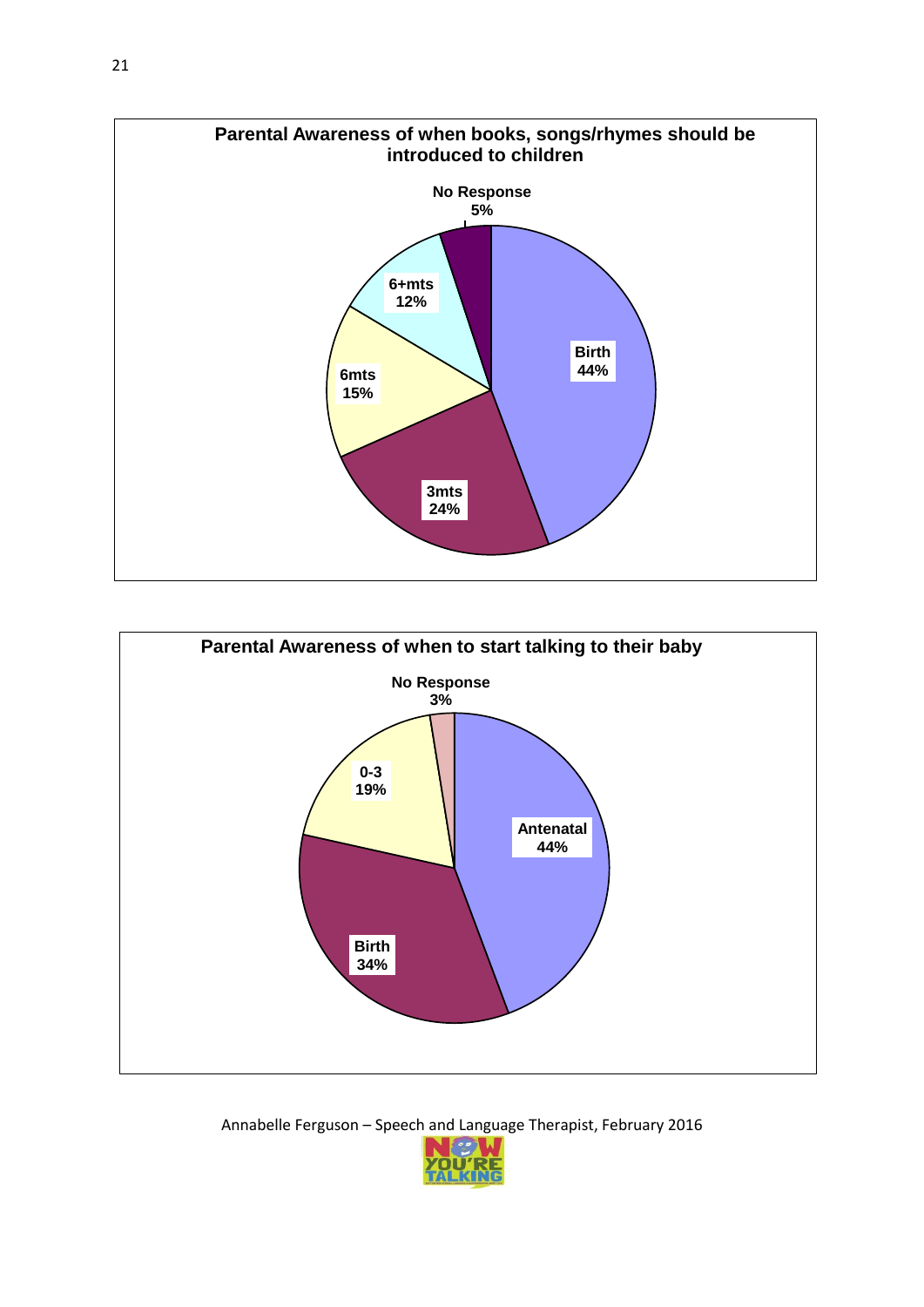



Annabelle Ferguson – Speech and Language Therapist, February 2016

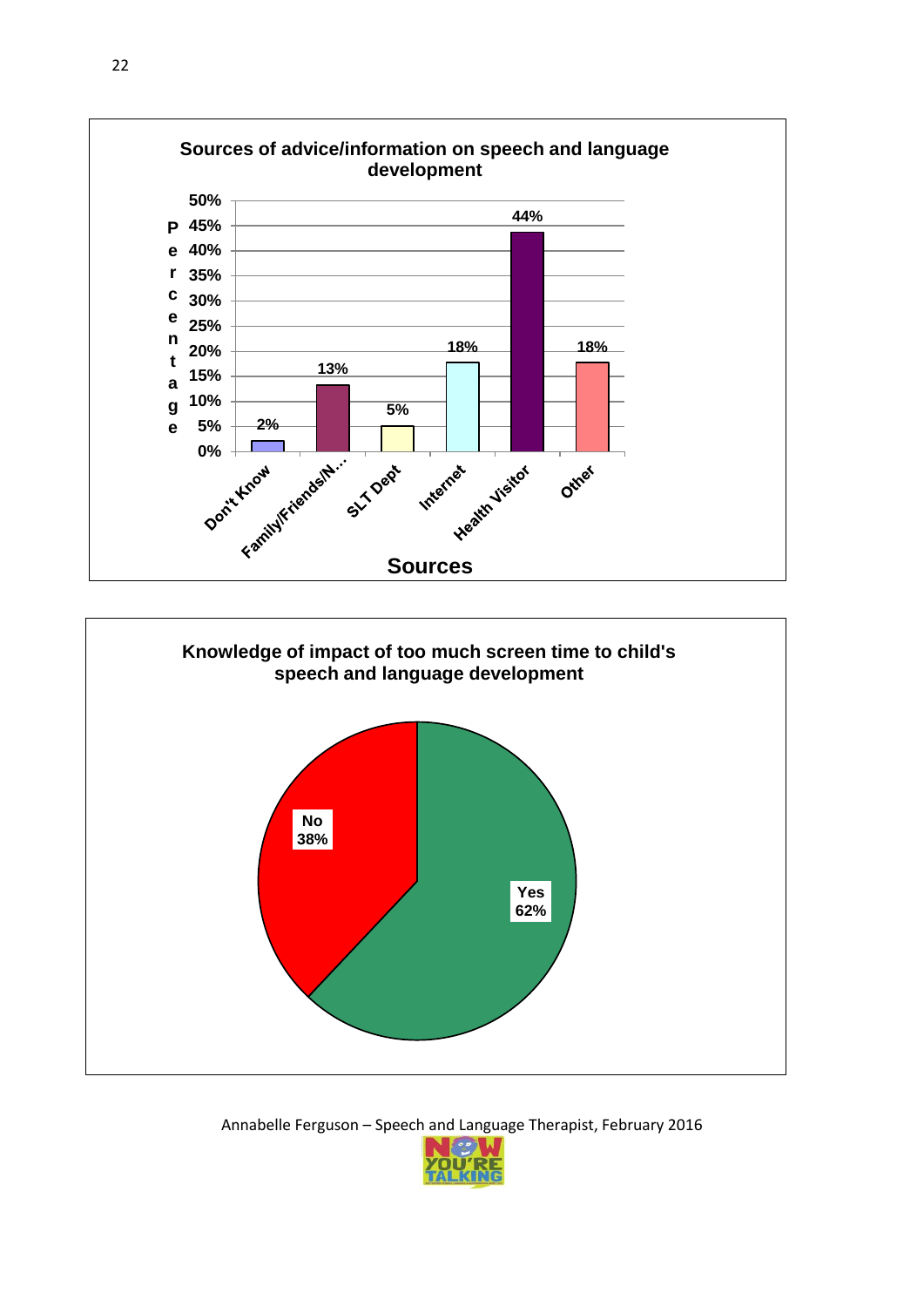

Annabelle Ferguson – Speech and Language Therapist, February 2016

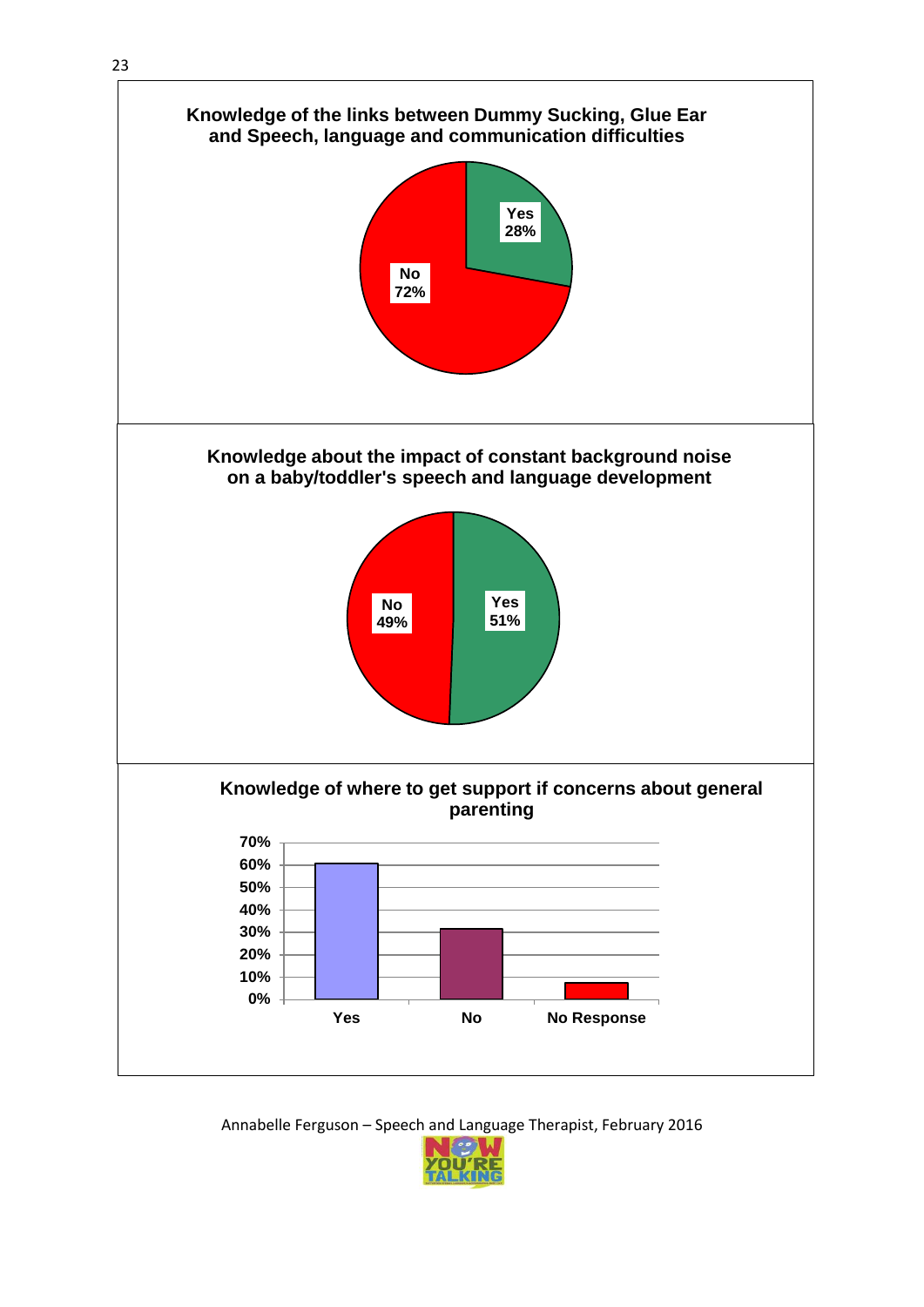**Appendix: 2 Practitioner Questionnaires**

#### **The sample size is 50:**





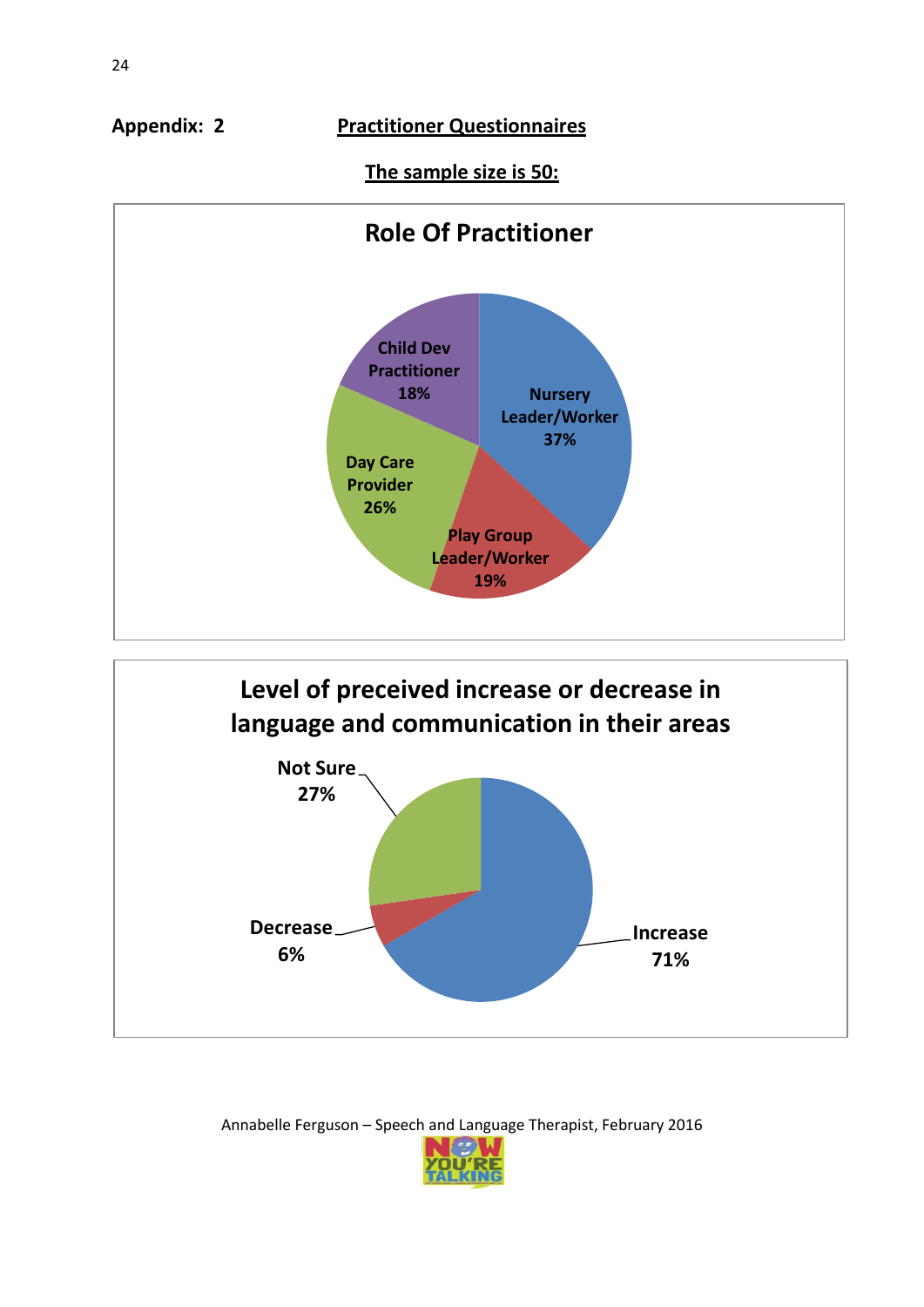



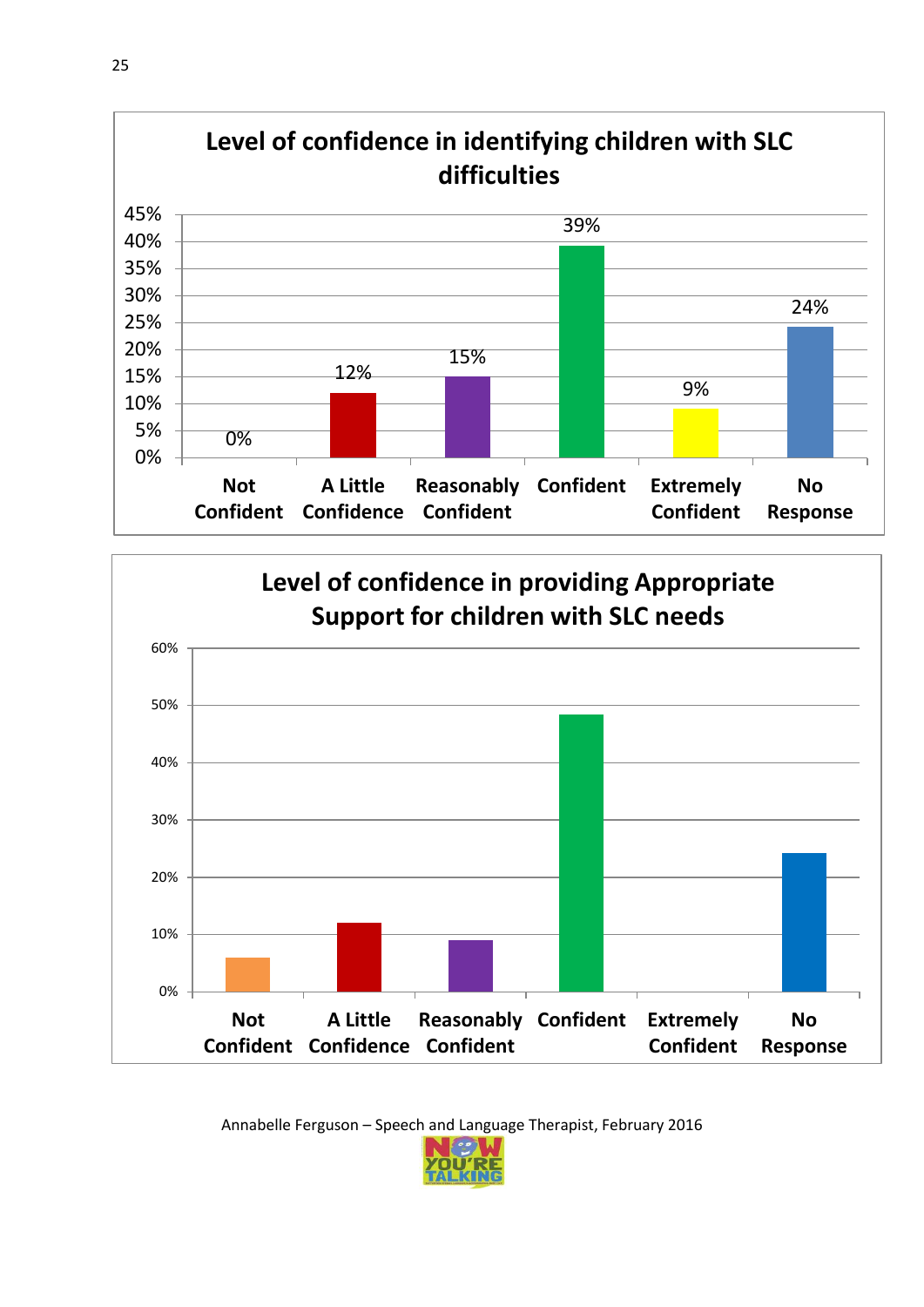



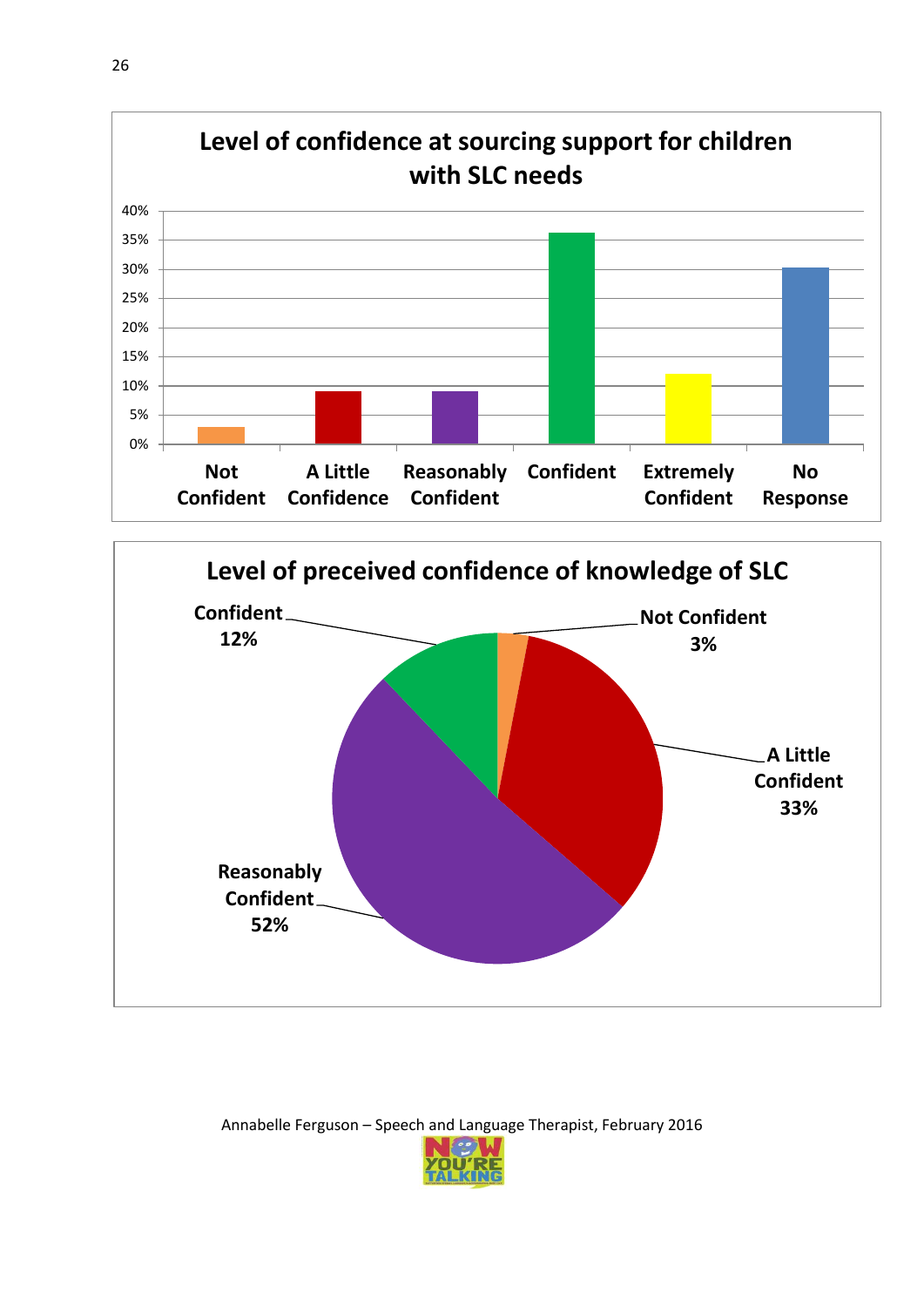#### **TRAINING**





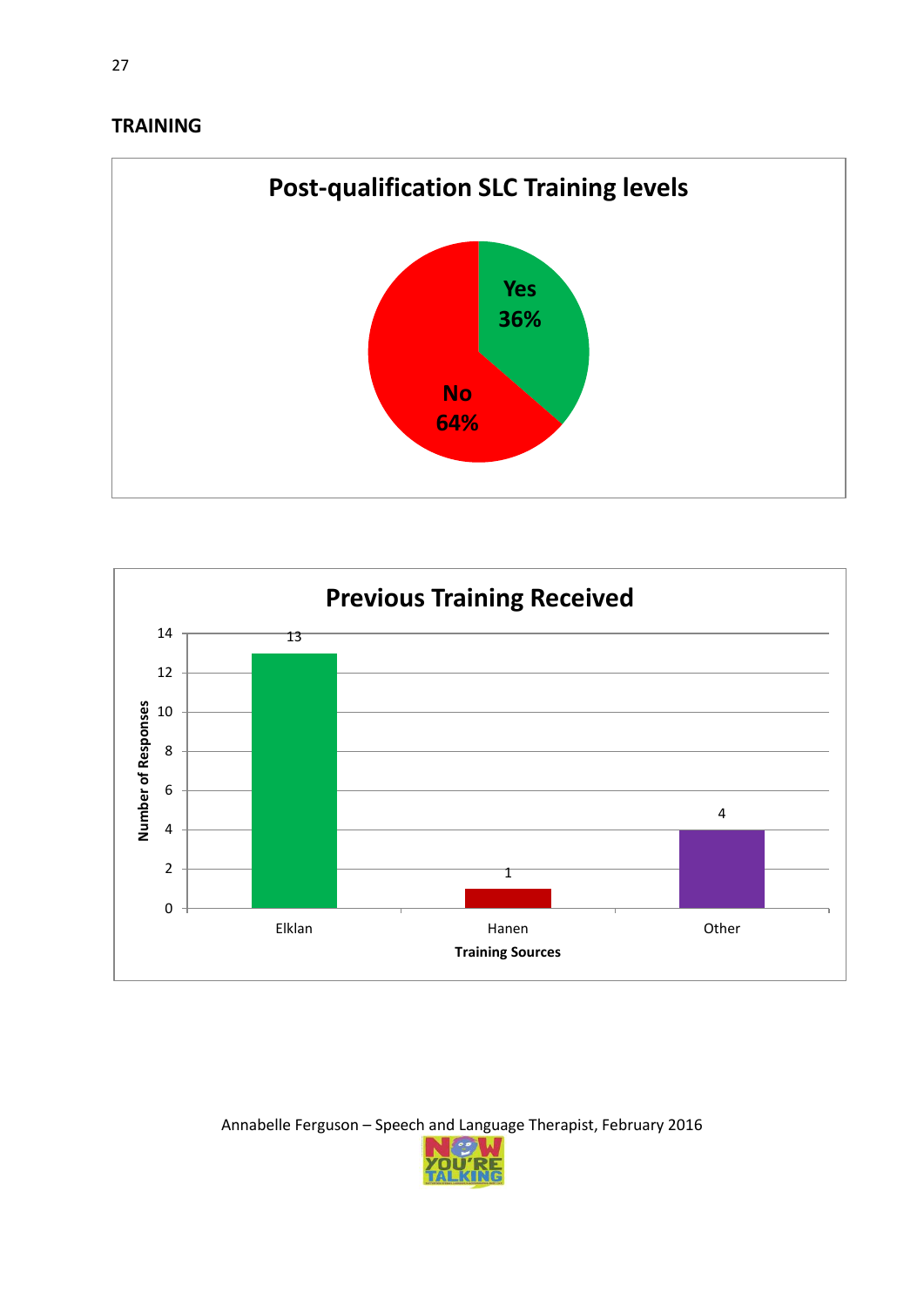#### **Appendix: 3 List of organisations involved**

Community Organisations:

- 1. Oak healthy Living Centre, Lisnaskea
- 2. Carrosyl Centre, Lisnaskea
- 3. Lisnaskea Parent and Toddler
- 4. Home Start
- 5. Life Start
- 6. Surestart
- 7. Child Minders Independent Group
- 8. NICMA Northern Ireland Child Minder Association
- 9. Action for Children
- 10. Kilmacormick Resource Centre
- 11. Enniskillen HUB
- 12. West End Community Association
- 13. Breast Feeding group
- 14. Tiny Life
- 15. Elim Church, Enniskillen
- 16. Methodist Church, Enniskillen
- 17. St. Michael's Parish, Enniskillen

#### Private Day Cares:

- 1. Burrendale, Enniskillen
- 2. New Hope, Enniskillen
- 3. Toddle In 1, Enniskillen
- 4. Toddle In 2, Enniskillen

Education Sector:

- 1. Enniskillen Nursery
- 2. Montessori, Enniskillen
- 3. Little Castle Playgroup, Lisnaskea
- 4. St. Ronans Nursery, Lisnaskea

#### Health Care Sector:

- 1. SLT Department
- 2. Health Visiting Department
- 3. Midwifery Team

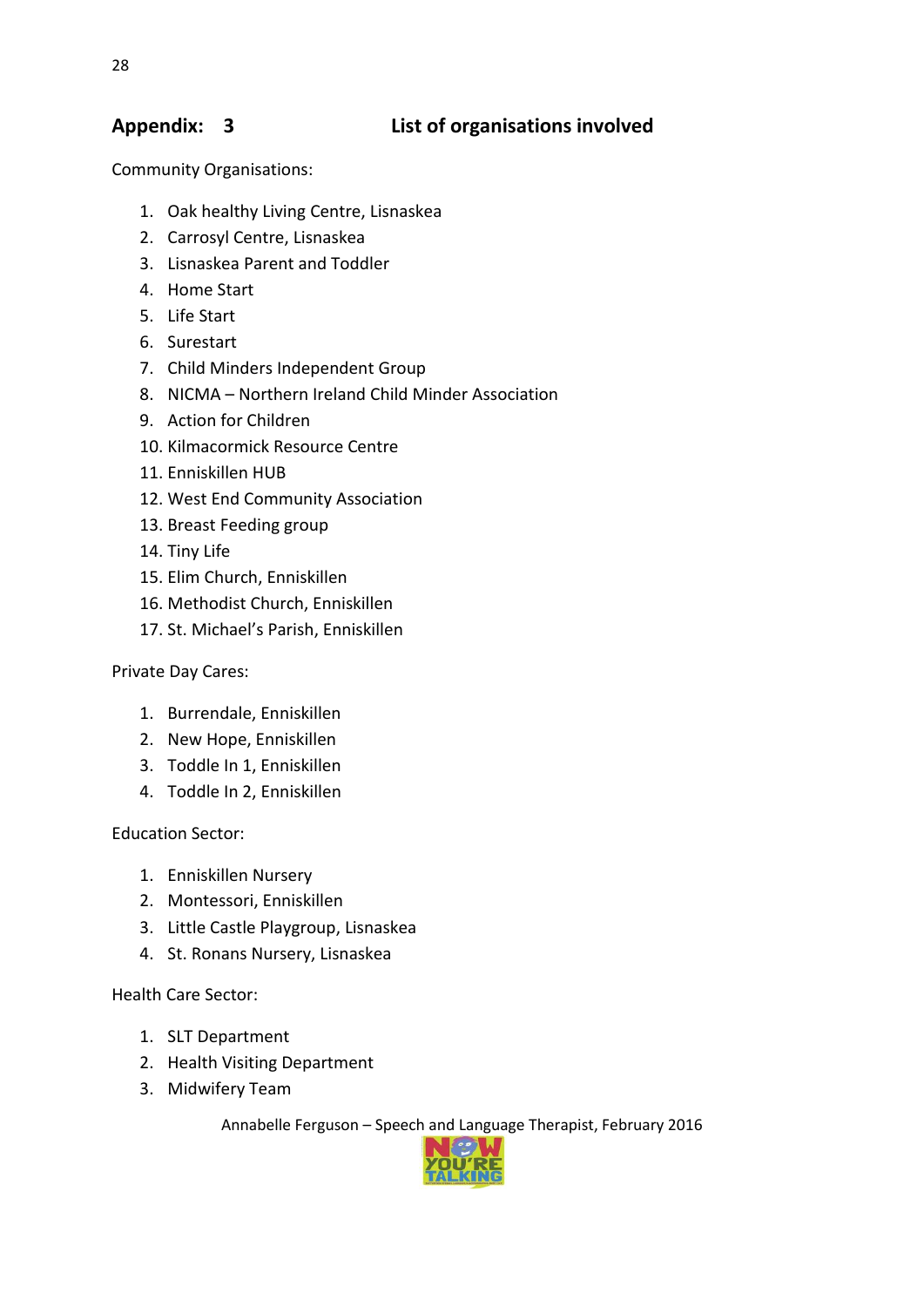#### **Appendix: 4 Post Project Parental Questionnaires**

#### **Sample size: 30**





Annabelle Ferguson – Speech and Language Therapist, February 2016

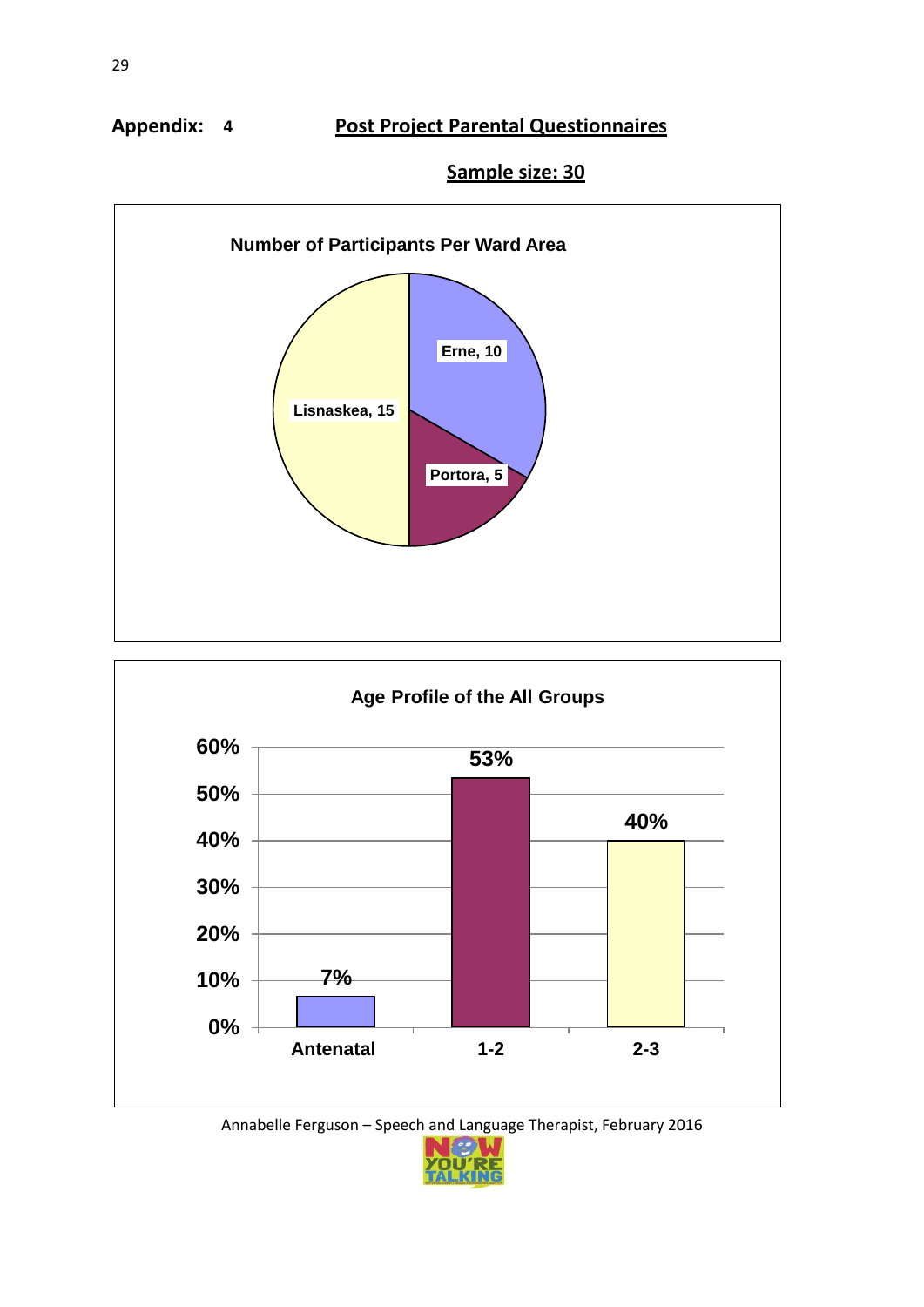



Annabelle Ferguson – Speech and Language Therapist, February 2016

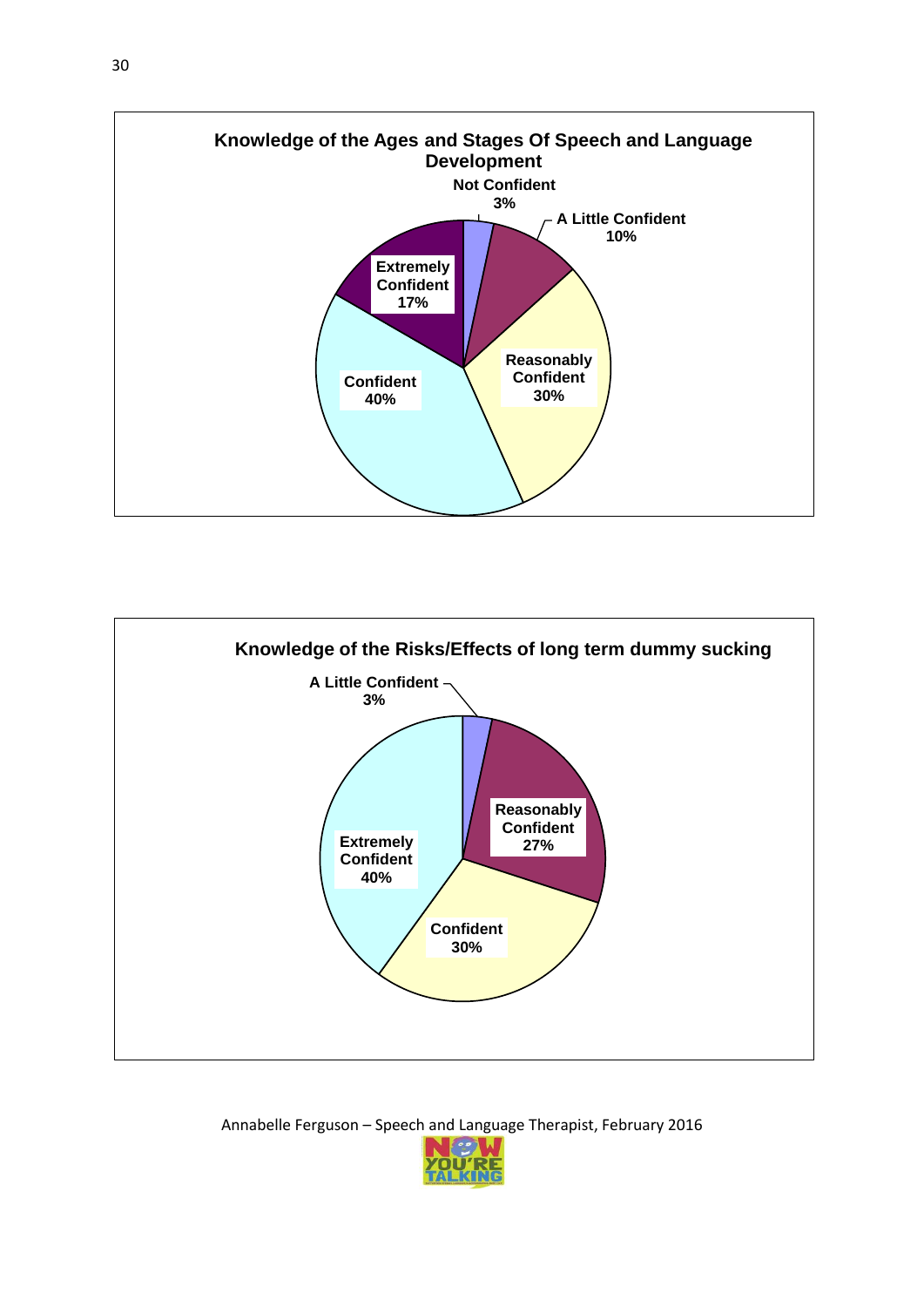



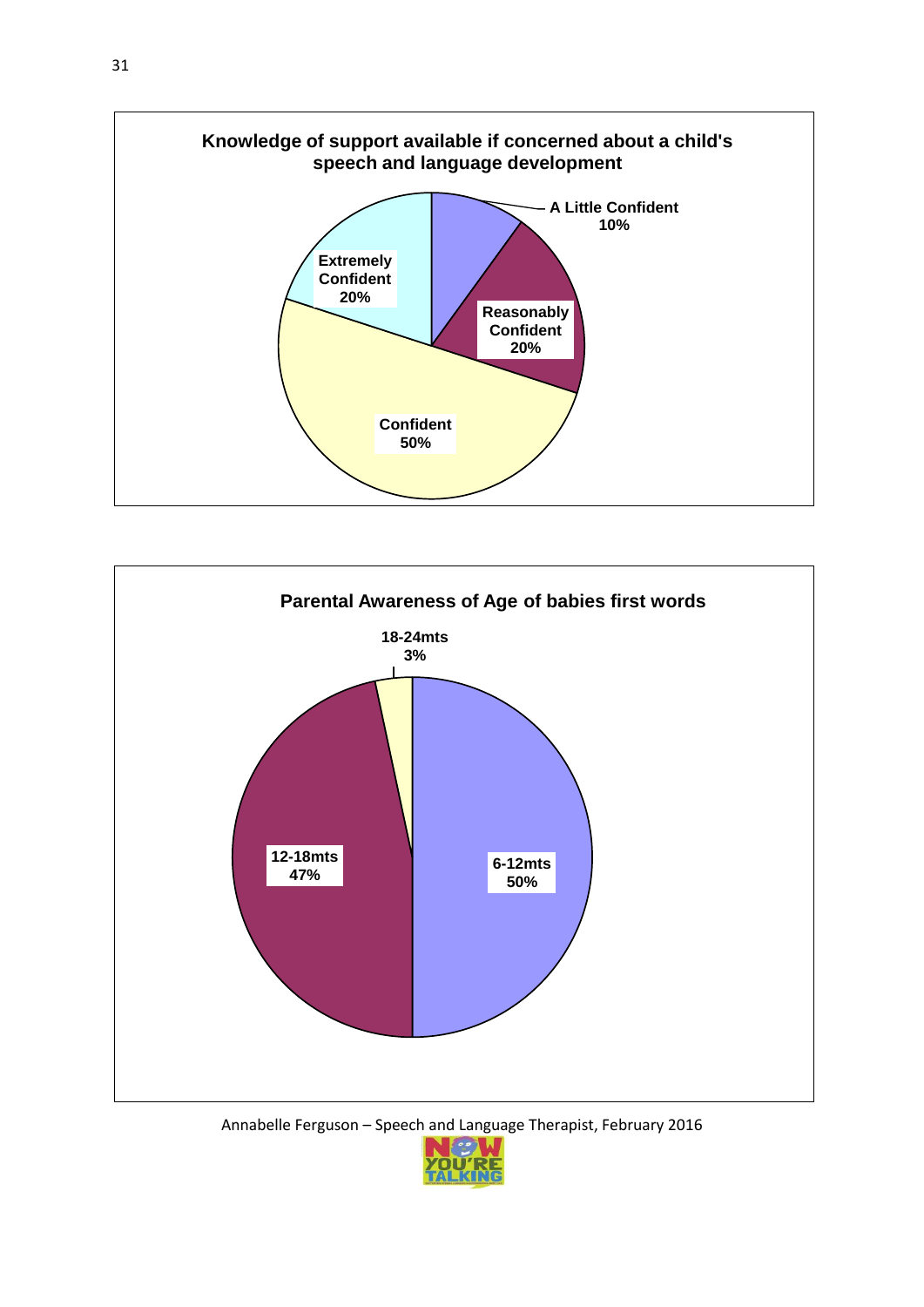



Annabelle Ferguson – Speech and Language Therapist, February 2016